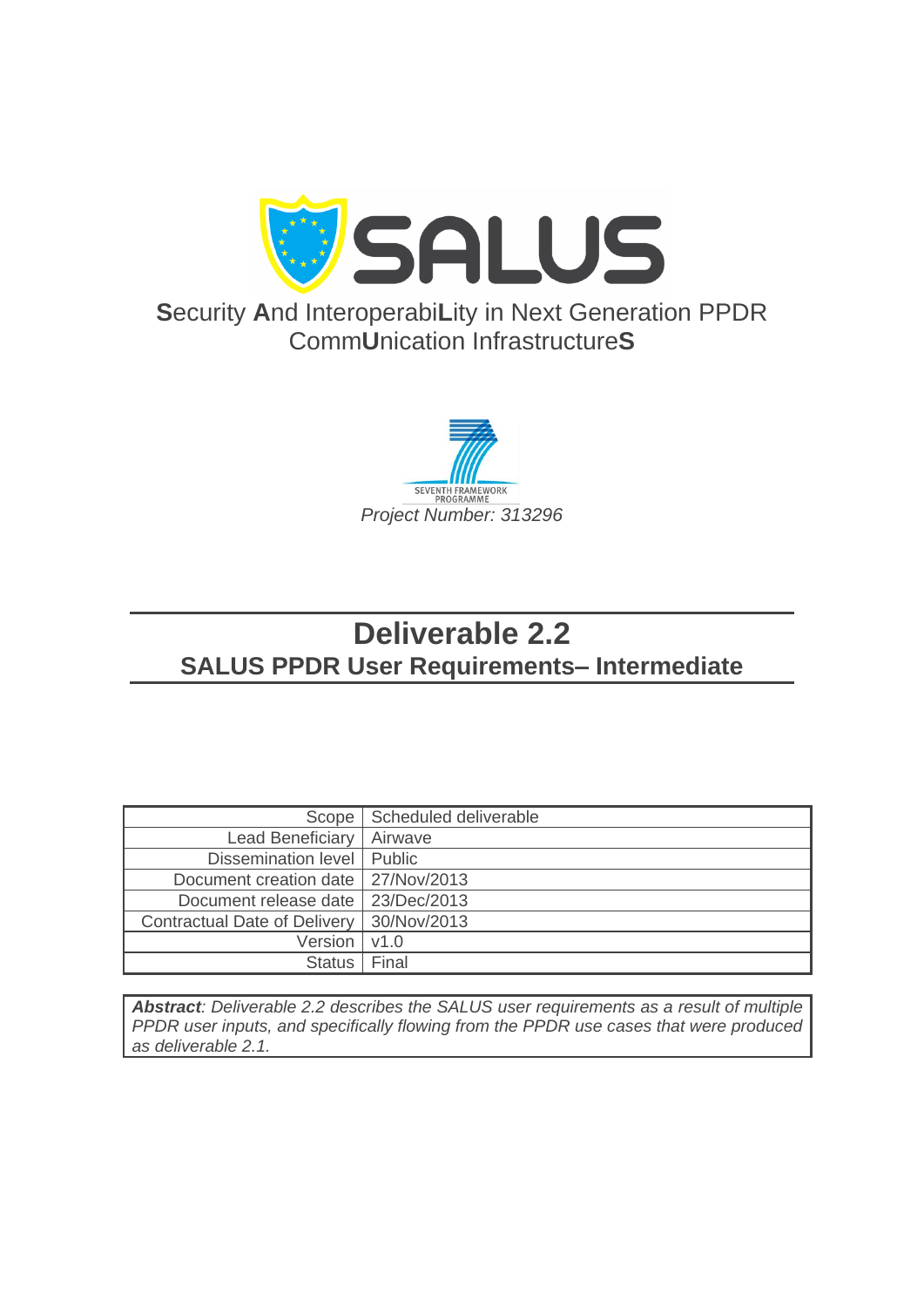



# **AUTHORS**

| <b>Name</b>                 | <b>Organisation</b> | <b>Email</b>                         |
|-----------------------------|---------------------|--------------------------------------|
| <b>Andy Nyanyo (editor)</b> | AW                  | andy.nyanyo@airwavesolutions.co.uk   |
| <b>Hugo Marques</b>         | IT                  | hugo.marques@av.it.pt                |
| Jonathan Rodriguez          | IT                  | jonathan@av.it.pt                    |
| Peter Wickson               | AW                  | peter.wickson@airwavesolutions.co.uk |
| Sonia Heemstra De Groot     | TI-WMC              | sonia.heemstra.de.groot@ti-wmc.nl    |
| Serge Delmas                | CAS                 | serge.delmas@cassidian.com           |
| Manfred Blaha               | <b>PSCE</b>         | manfred.blaha@gmx.net                |
| Wouter Klein Wolterink      | <b>UTWENTE</b>      | w.kleinwolterink@utwente.nl          |
| <b>Vitaly Petrov</b>        | <b>UBITEL</b>       | vit.petrov@gmail.com                 |
| David Jelenc                | UL                  | david.jelenc@fri.uni-lj.si           |
|                             |                     |                                      |
|                             |                     |                                      |
|                             |                     |                                      |
|                             |                     |                                      |
|                             |                     |                                      |
|                             |                     |                                      |
|                             |                     |                                      |
|                             |                     |                                      |
|                             |                     |                                      |
|                             |                     |                                      |
|                             |                     |                                      |
|                             |                     |                                      |
|                             |                     |                                      |
|                             |                     |                                      |
|                             |                     |                                      |
|                             |                     |                                      |
|                             |                     |                                      |

# **QUALITY ASSURANCE TEAM**

| <b>Name</b>         | <b>Organisation</b> | Email                    |
|---------------------|---------------------|--------------------------|
| <b>Bert Bouwers</b> | <b>ROH</b>          | bert.bouwers@rohill.nl   |
| Geert Heijenk       | <b>UTWENTE</b>      | geert.heijenk@utwente.nl |
| Hugo Marques        |                     | hugo.marques@av.it.pt    |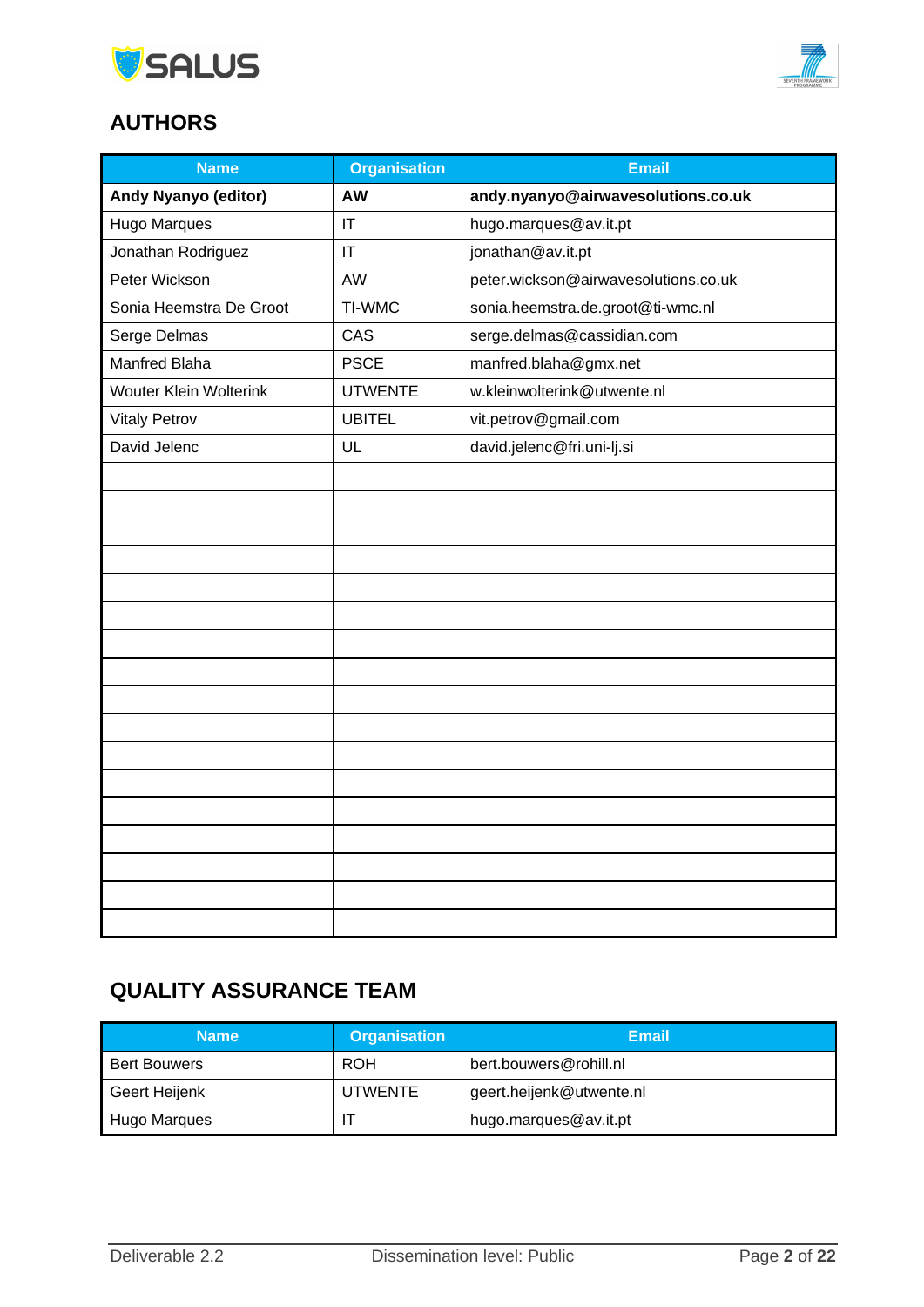



## <span id="page-2-0"></span>**EXECUTIVE SUMMARY**

The main objective of this document is to present the interim version of the PPDR user requirements developed from the three proposed SALUS Scenarios and Use Cases. These requirements will reflect the needs of the Public Protection and Disaster Relief (PPDR) user community as they migrate into the next generation PPDR network with their continuing exacting voice requirements augmented with ever increasing data needs and multimedia capabilities. This deliverable does not address the PPDR user requirements regarding the spectrum needs for next generation systems, as these will be the focus of SALUS deliverables D4.5 (Spectrum requirements) and D4.8 (Frequencies allocations proposals).

The interim user requirements have been captured based on the 3 interim use cases described in SALUS deliverable D2.1 [\[7\]:](#page-15-0)

- Scenario 1 Public order demonstration or riot [\[12\]\[14\]](#page-15-1)
- Scenario 2 Olympic-style sporting event [\[13\]\[15\]](#page-15-2)[\[16\]](#page-15-3)
- Scenario 3 Heavy flooding due to prolonged periods of rain [\[6\]\[10\]](#page-15-4)[\[11\]](#page-15-5)

The requirements capture at this stage are still at a high level; however they have been updated and refined following initial end user feedback. Additionally, the requirements developed by the European PPDR organisations under the auspices by the Law Enforcement Working Party (LEWP) have also been taken into account. The LEWP reports officially to JHA (Justice & Home Affairs) within the European Council.

Following this deliverable, the next stages are to produce a more detailed set of user requirements by further engagement with end-users.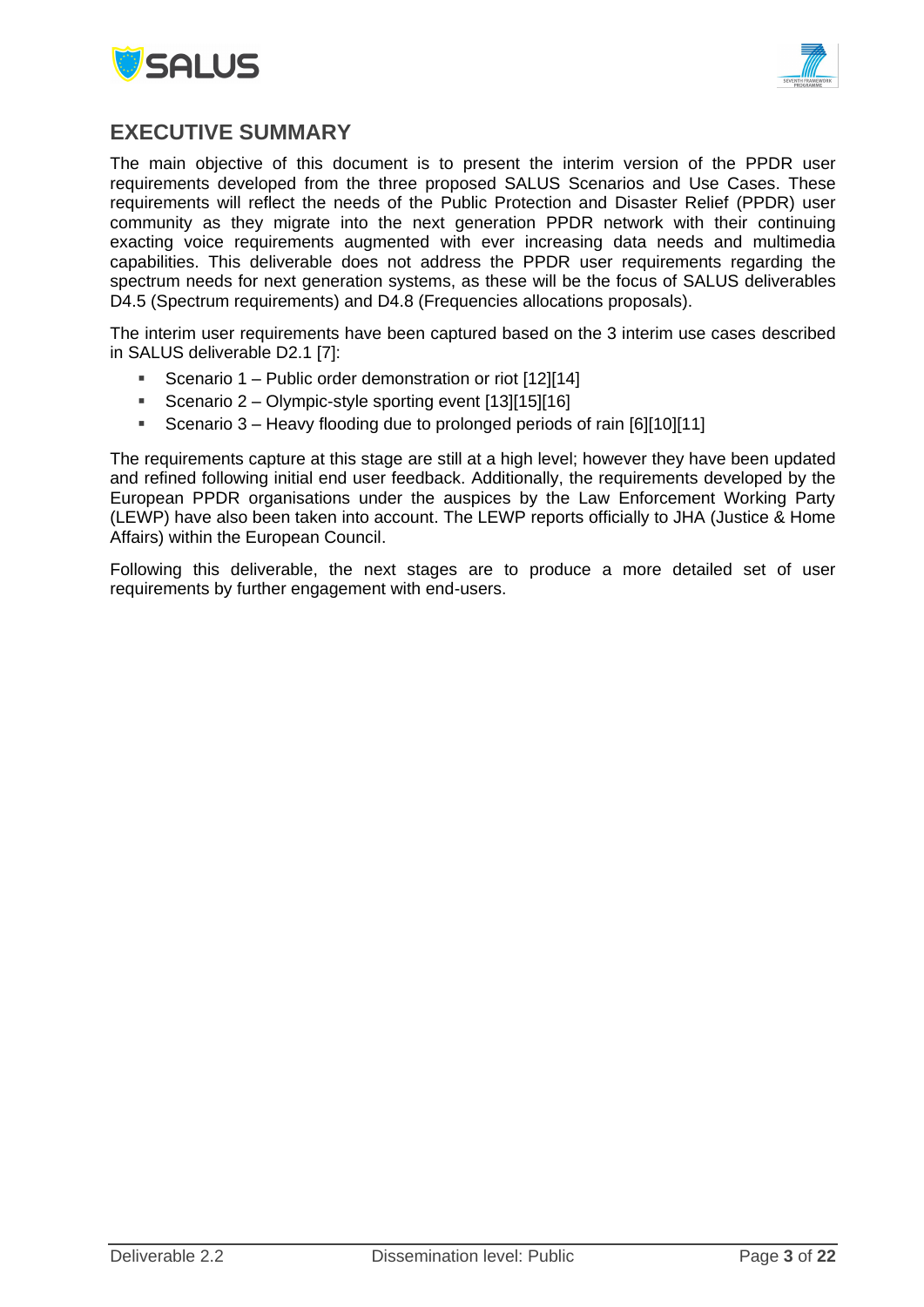



# <span id="page-3-0"></span>**TABLE OF CONTENTS**

| $\mathbf{1}$   |  |
|----------------|--|
| $2^{\circ}$    |  |
| 2.1            |  |
| 3 <sup>1</sup> |  |
| 3.1            |  |
| 3.2            |  |
| 3.3            |  |
| 4              |  |
|                |  |
|                |  |
|                |  |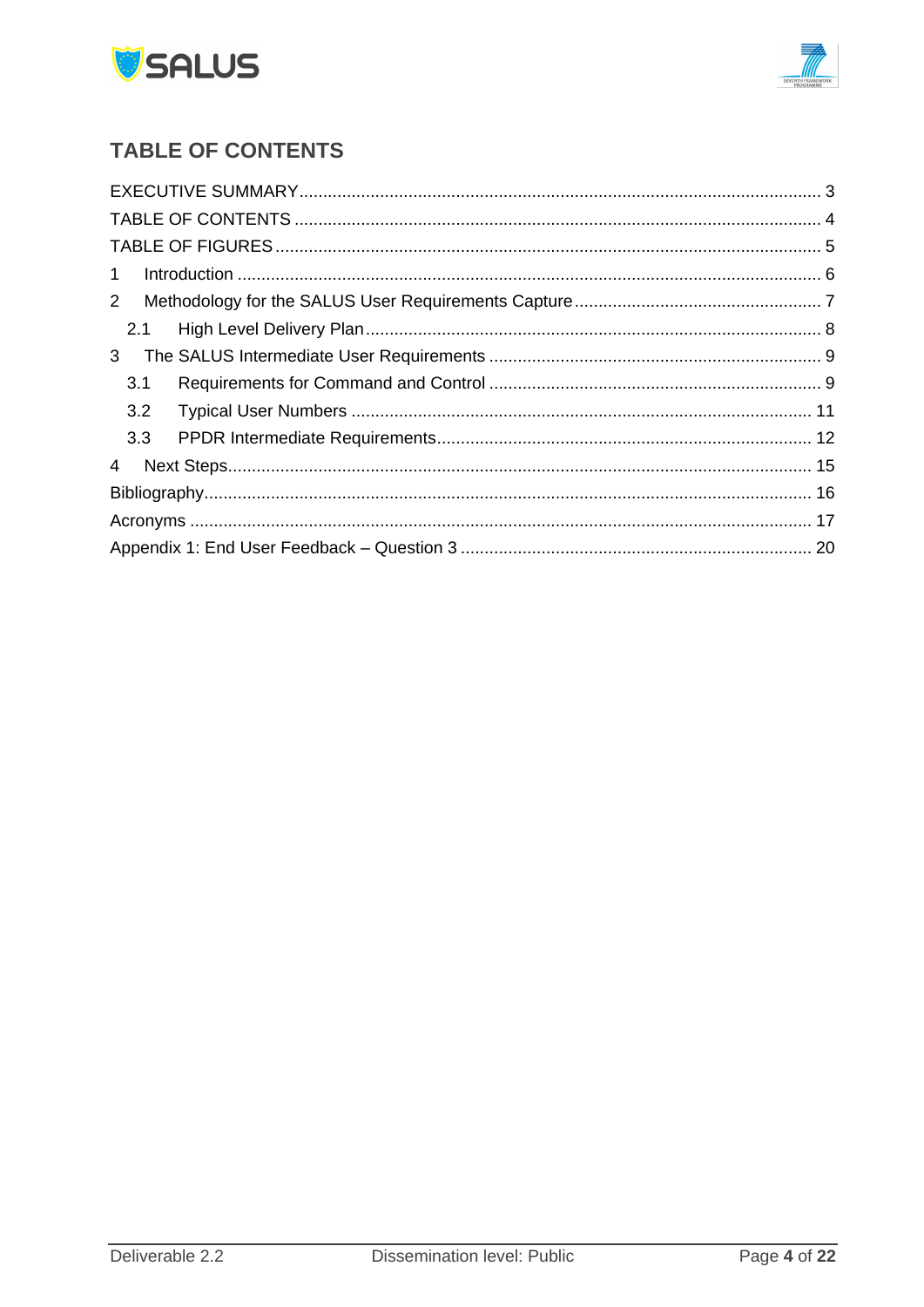



# <span id="page-4-0"></span>**TABLE OF FIGURES**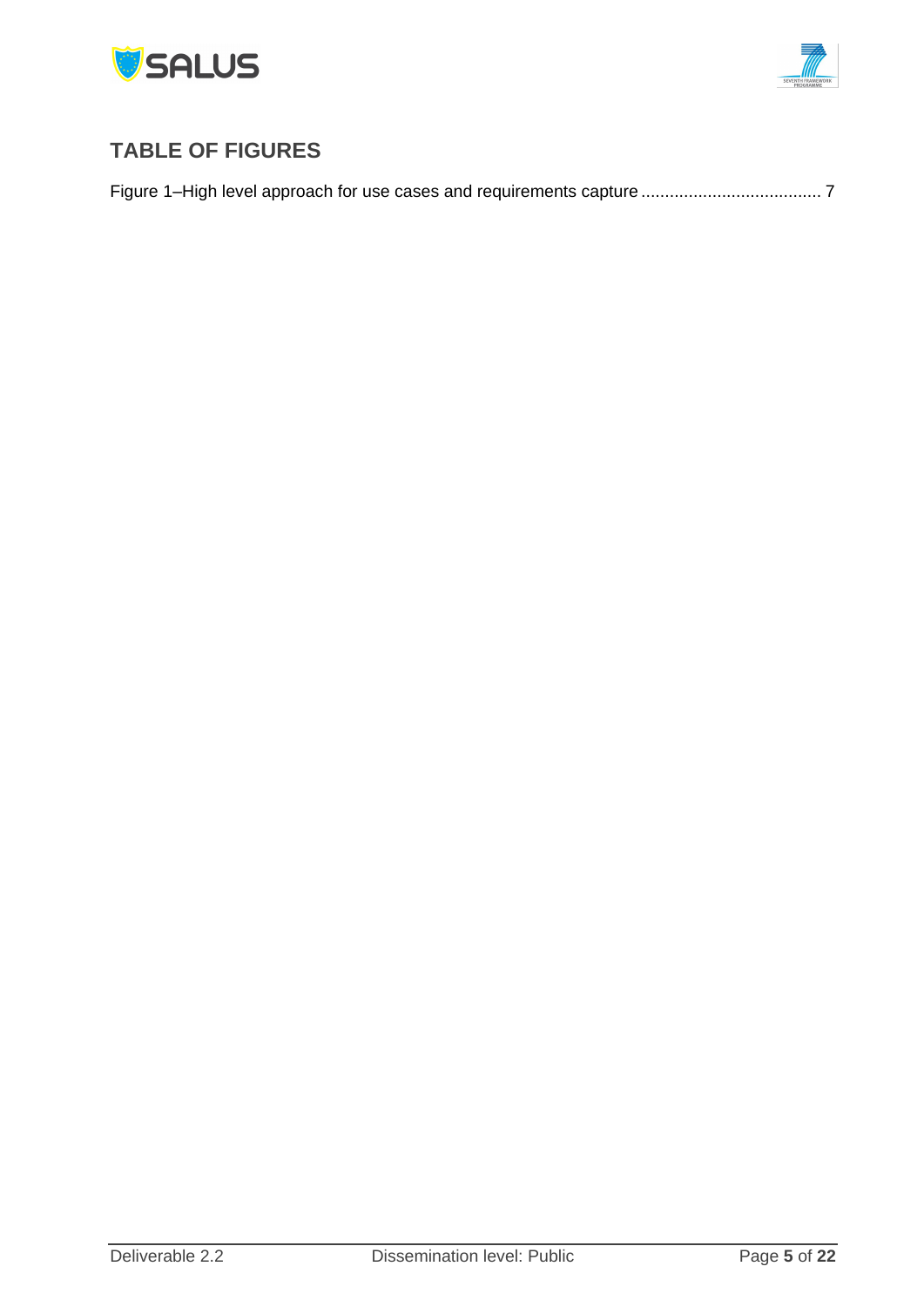



## <span id="page-5-0"></span>**1 Introduction**

This document is the second deliverable (D2.2) of work package 2 in accordance with the "Security And Interoperability in Next Generation PPDR Communication Infrastructures" (SALUS) description of work (DoW). It aims to provide intermediate user numbers and requirements for public safety communication systems including types of information needed by PPDR users at operational, tactical and strategic level and types of services PPDR users need [\[8\].](#page-15-7)

These intermediate requirements have been captured based on the 3 interim use cases that have been developed as part of deliverable 2.[1\[7\].](#page-15-0)

- Scenario 1 Public order demonstration or riot
- Scenario  $2 -$  Olympic-style sporting event
- **Scenario 3 Heavy flooding due to prolonged periods of rain**

The requirements capture is phase 2 of 4 in the methodology and approach (as described in figure 1) taken to develop the solution based on the operational needs of the users in the given scenarios.

It is recognised that across the European member states, specific communications needs may vary depending on organisational and regulatory factors of an individual country. The approach therefore is to engage with end users across a variety of public safety organisations and EU countries to create a high level framework for PPDR that is capable of efficient cross-border PPDR operations [\[2\].](#page-15-8)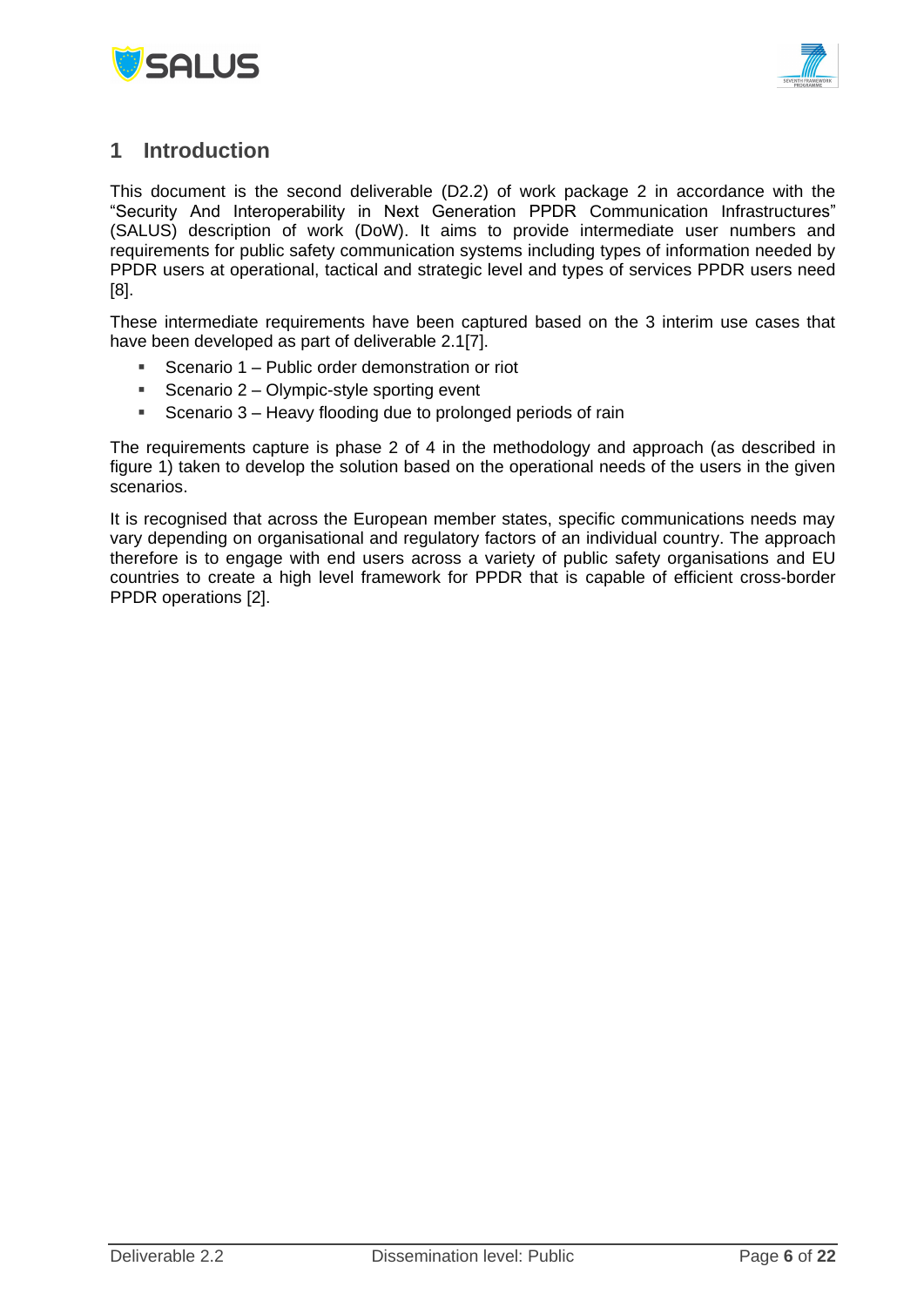



## <span id="page-6-0"></span>**2 Methodology for the SALUS User Requirements Capture**

The approach to capturing requirements forms part of a 4-phase process encompassing both the use case development and the requirements capture. The 4 phases are as follows:

- **Phase 1** Develop the use cases based on the 3 SALUS scenarios i.e. City Protection, Temporary Protection and Disaster Recovery. This includes the identification of PPDR end users that that are likely to be participating in each use case.
- **Phase 2** Capture the high level requirements for each of the use cases taking into account the participating PPDR end users and their requirements as well as the technologies SALUS foresees to develop and exploit.
- **Phase 3** Further refine the requirements to a sufficient level of detail
- **Phase 4**  Further develop the use cases that will be used to develop the technical solutions and test that they deliver against the requirements that were captured in the previous phases.

Throughout all phases, end user feedback will be sought in order to test the credibility and accuracy requirements. The collected end user feedback can be found in appendix 1.

The diagram that reflects the methodology for the requirements capture is depicted in [Figure 1.](#page-6-1)



<span id="page-6-1"></span>Figure 1–High level approach for use cases and requirements capture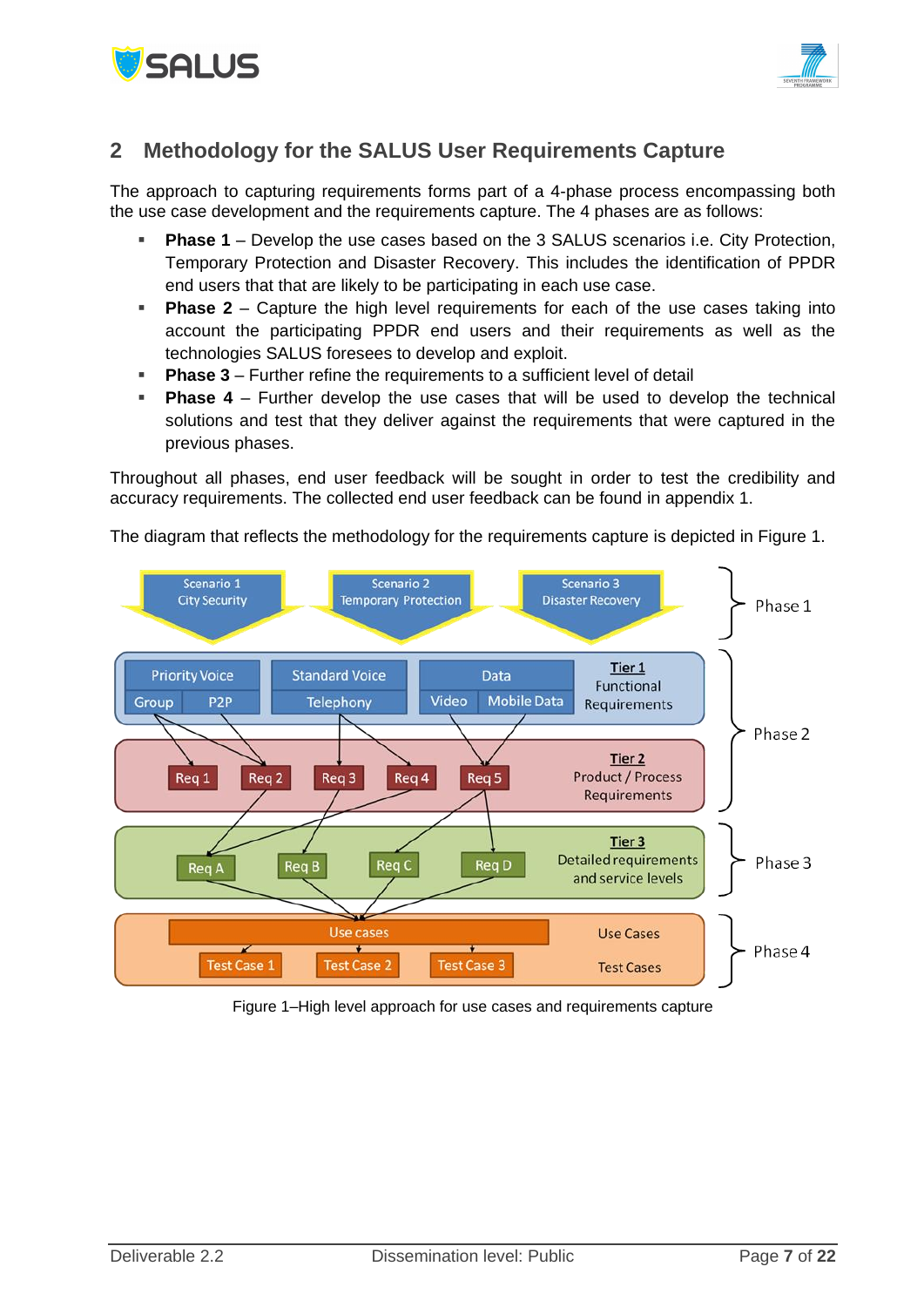



## <span id="page-7-0"></span>**2.1 High Level Delivery Plan**

The following high level delivery plan was developed and agreed to manage these initial deliverables:

| No. | Item                                                                                                    | Owner                              | <b>Due Date</b> |
|-----|---------------------------------------------------------------------------------------------------------|------------------------------------|-----------------|
| 1.  | Work package start-up                                                                                   | <b>AW</b>                          | 19/09/13        |
|     | Develop delivery plan<br>$\blacksquare$                                                                 |                                    |                 |
|     | Identify participants<br>٠                                                                              |                                    |                 |
|     | Kick off meeting with participants<br>٠                                                                 |                                    |                 |
| 2.  | Collect examples of historic public order events from across the<br>partner countries                   | All                                | 18/10/13        |
| 3.  | Initial draft of intermediate use case scenarios and requirements<br>for discussion at kick off meeting | <b>AW</b>                          | 18/10/13        |
| 4.  | Collect end user feedback of initial draft of scenarios                                                 | $AW / TI-WMC /$<br>PSCE / IT / ESC | 14/11/13        |
| 5.  | Update intermediate scenarios and requirements incorporating<br>feedback                                | AW / TI-WMC /<br>CAS               | 26/11/13        |
| 6.  | Document updated scenarios and requirements and circulate for<br>feedback                               | AW                                 | 27/11/13        |
| 7.  | Feedback on final document                                                                              | <b>ALL</b>                         | 28/11/13        |
| 8.  | Update final document and submit                                                                        | AW                                 | 29/11/13        |
| 9.  | Additional end user feedback on scenarios                                                               | <b>AW</b>                          | 03/12/13        |
| 10. | Quality check by the Quality Assurance Group                                                            | UTWENTE, IT,<br>ROH,               | 11/12/13        |
| 11. | Final version release (v1.0)                                                                            | AW                                 | 23/12/2013      |

#### Table 1–High Level Delivery Plan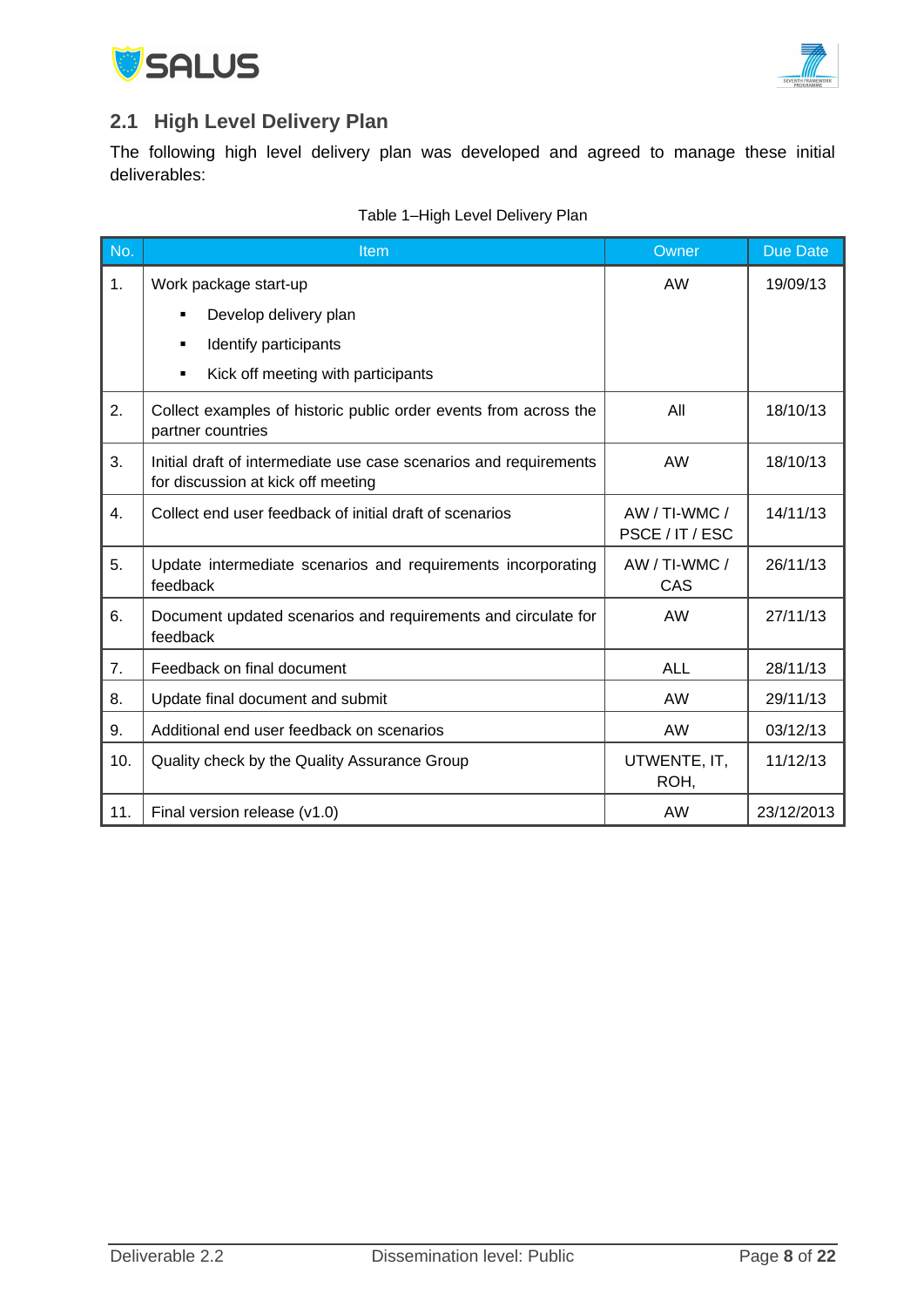



## <span id="page-8-0"></span>**3 The SALUS Intermediate User Requirements**

Following on from the development of the interim use cases in SALUS deliverable 2.1 [\[7\],](#page-15-0) the initial requirements were captured based on those use cases and the participating end users.

## <span id="page-8-1"></span>**3.1 Requirements for Command and Control**

Although operational practices and procedures will vary across different EU member states and across the 3 use cases, the requirements have taken into account the universally accepted convention of users with strategic, tactical and operational responsibilities within a given scenario [\[5\].](#page-15-9)

- **At the strategic level** the commander has the ultimate responsibility for determining the strategy and any tactical parameters that should be followed at the tactical and operational levels.
- **At the tactical level** the tactical commander commands and co-ordinates the overall tactical response in compliance with the strategy.
- **At the operational level** the operational commander is responsible for a group of resources, and carrying out the functional responsibilities related to the tactical plan. It is primarily at the operational level that the number of resources deployed.

At the three levels, the requirements and the type of information required in order to carry out their responsibilities are different.

The table below illustrates the kind of information required for the 3 levels of command based on the 3 use cases:

|                                                          | <b>Strategic</b>                                     | <b>Tactical</b>                                          | <b>Operational</b>                                  |
|----------------------------------------------------------|------------------------------------------------------|----------------------------------------------------------|-----------------------------------------------------|
| Scenario 1 -<br>Public order<br>demonstration or<br>riot | • Threat levels<br>• Number of casualties            | • Direction from strategic<br>command                    | • Direction from tactical<br>command                |
|                                                          | ■ Volumes of public and                              | • Numbers and movement<br>of rioters                     | Criminal intelligence                               |
|                                                          | extent of public disorder<br>• Criminal intelligence | Criminal intelligence                                    | - Talk group information<br>• Local risk assessment |
|                                                          | • Copy-cat activities in<br>other locations          | • Network capability,<br>availability and<br>utilisation | • Location of resources<br>available                |
|                                                          | Geographical location                                | • Resources available                                    | ■ Video feeds                                       |
|                                                          | and spread                                           | including mutual aide                                    | • Database access                                   |
| ■ Resources available<br>including mutual aide           |                                                      | • Situational update from<br>operational command         |                                                     |
|                                                          | • Situational update from<br>tactical command        | ■ Video feeds                                            |                                                     |
|                                                          | ■ Video feeds                                        |                                                          |                                                     |
| Scenario 2 -                                             | ■ Threat levels                                      | • Direction from strategic                               | · Direction from tactical                           |
| Olympic-style<br>sporting event                          | • Crowd movement                                     | command                                                  | command                                             |
|                                                          | Geographical location<br>and spread                  | • Crowd numbers and<br>movement                          | • Local risk assessment<br>• Layout of stadia and   |

#### Table 2–Information Requirements for Command and Control [\[5\]](#page-15-9)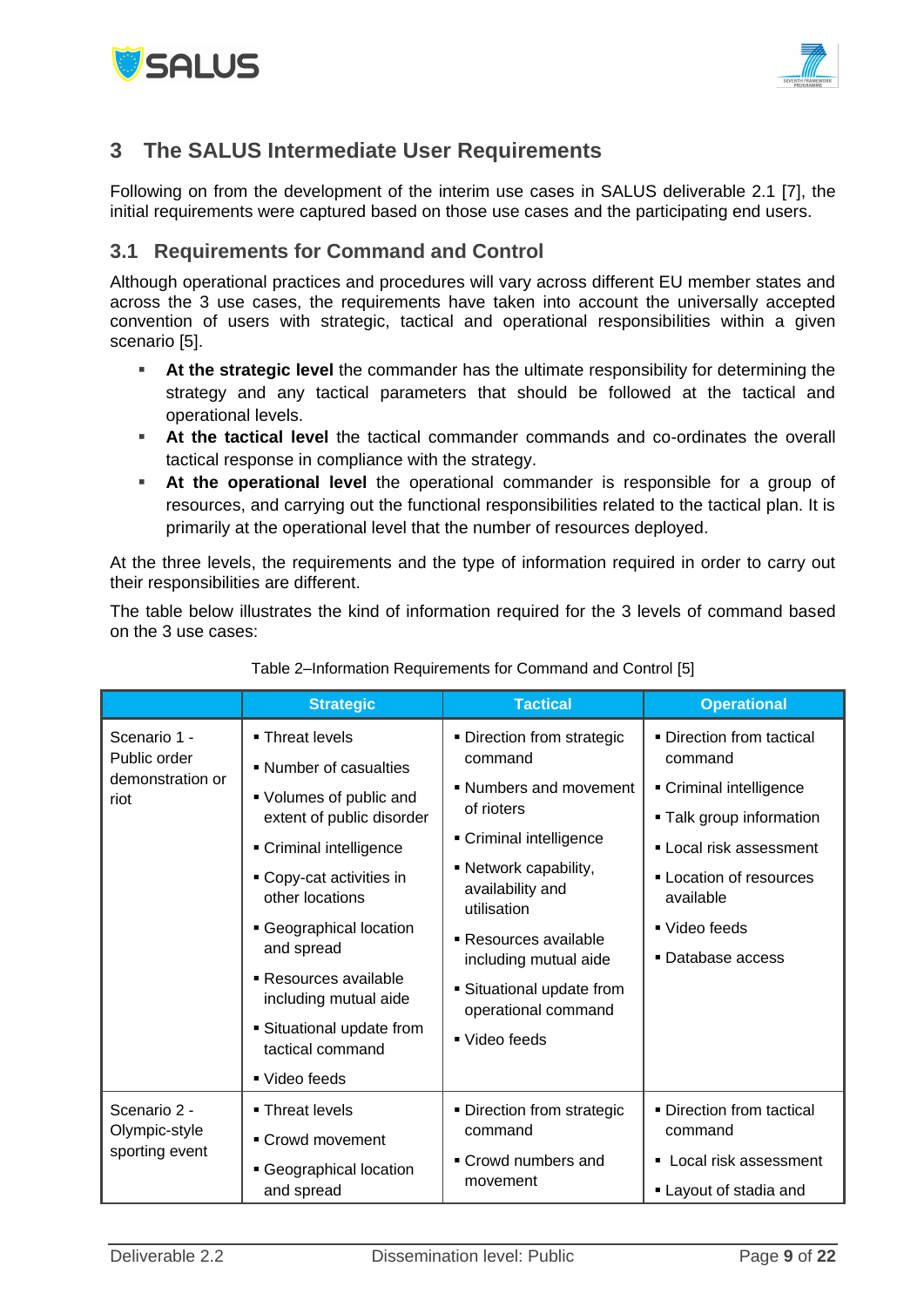



|                                                                       | <b>Strategic</b>                                                                                                                                                                                                                                                                                                                    | <b>Tactical</b>                                                                                                                                                                                                                                                                                                                           | <b>Operational</b>                                                                                                                                                           |
|-----------------------------------------------------------------------|-------------------------------------------------------------------------------------------------------------------------------------------------------------------------------------------------------------------------------------------------------------------------------------------------------------------------------------|-------------------------------------------------------------------------------------------------------------------------------------------------------------------------------------------------------------------------------------------------------------------------------------------------------------------------------------------|------------------------------------------------------------------------------------------------------------------------------------------------------------------------------|
|                                                                       | • Situational update from<br>tactical command,<br>possibly via video feeds<br>■ Resources available<br>including mutual aide                                                                                                                                                                                                        | ■ Resources available<br>including mutual aide<br>• Situational update from<br>operational command<br>• Specialist support<br>■ Video feeds                                                                                                                                                                                               | access points<br>• Talk group information<br>- Location of resources<br>available<br>Database access                                                                         |
| Scenario 3 -<br>Heavy flooding<br>due to prolonged<br>periods of rain | - Levels of threat to public<br>safety<br>• Weather information<br><b>Extent of damage</b><br>caused by flooding<br>• Numbers of casualties<br>• Geographical location<br>and spread<br>• Situational update from<br>tactical command,<br>possibly via video feeds<br>Resources available<br>including mutual aide<br>■ Video feeds | • Direction from strategic<br>command<br>• Crowd numbers and<br>movement<br><b>Extent of damage</b><br>caused by flooding<br>■ Type of terrain and<br>access restrictions<br>■ Resources available<br>including mutual aide<br>• Specialist support and<br>equipment<br>• Situational update from<br>operational command<br>■ Video feeds | • Direction from tactical<br>command<br>Local risk assessment<br><b>Talk group information</b><br>- Location of resources<br>available<br>• Database access<br>■ Video feeds |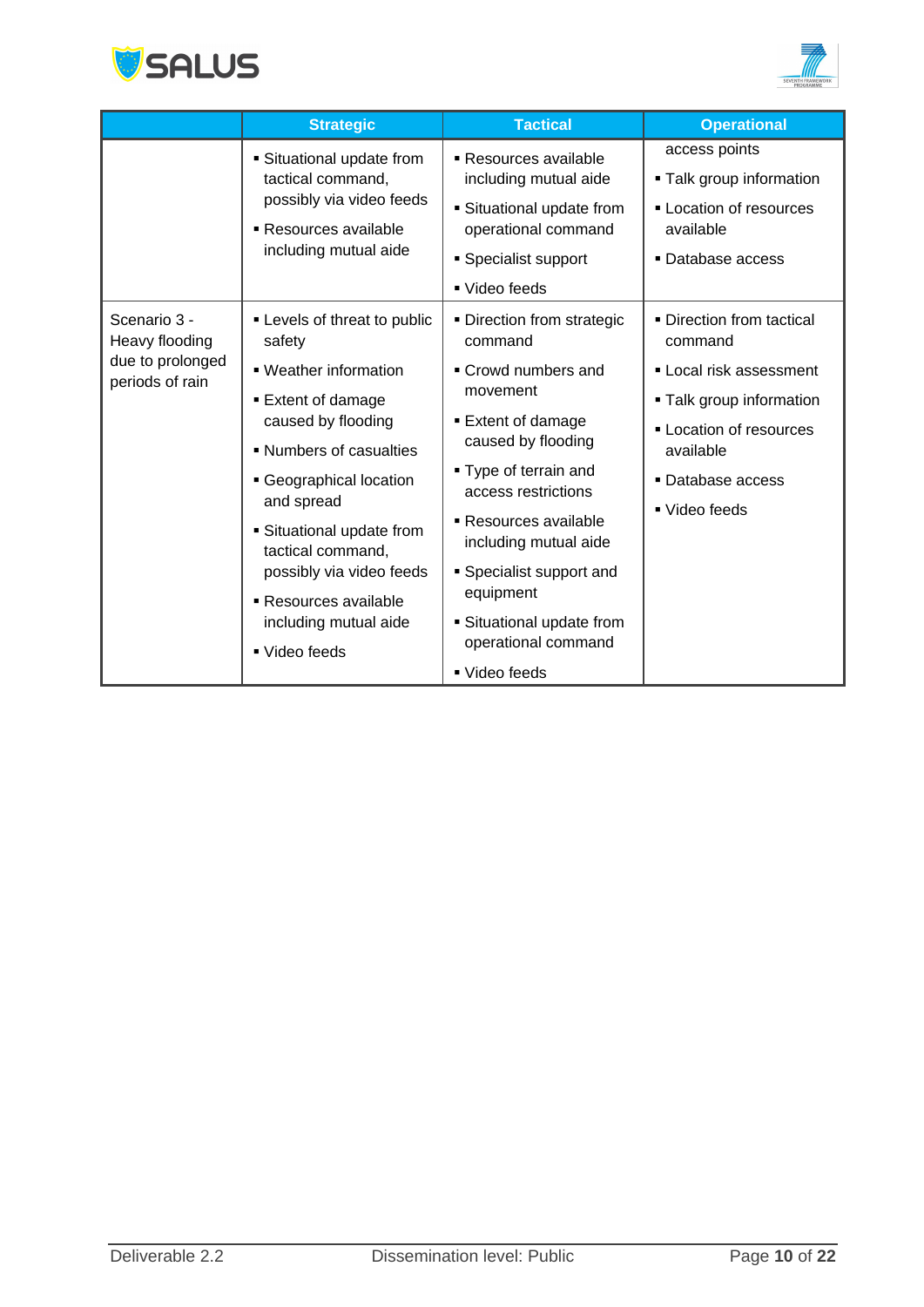



### <span id="page-10-0"></span>**3.2 Typical User Numbers**

The numbers of PPDR users to be deployed at a public event will depend specifically on the nature of the event in terms of severity, duration, number of attendees and other factors.

However studies undertaken by the UK home office suggest that the number of PPDR end users can increase by up to a factor of 10 when activities change from business as usual (BAU) to a high level public order event.

Table 3 below presents real Public Safety user equipment (UE) and group distribution data from an urban area in the UK. The data was captured on a day representing typical BAU activity. The data represents a snapshot of usage patterns at a particular instant in time; chosen to represent the peak total usage in the day. The selected 36 radio access networks (RAN) sectors represent the most concentrated contiguous area of activity within the urban area [\[9\].](#page-15-10)

| <b>Site</b> | <b>Sector</b>             | <b>Footprint (km2)</b> | # of groups               | # of UEs        |  |  |
|-------------|---------------------------|------------------------|---------------------------|-----------------|--|--|
| Site 1      | A                         | 0.84                   | 16                        | 43              |  |  |
|             | B                         | 2.53                   | 26                        | 230             |  |  |
|             | $\mathsf C$               | 1.07                   | $\bf 8$                   | 18              |  |  |
| Site 2      | A                         | 2.44                   | 6                         | 29              |  |  |
|             | B                         | 1.86                   | 9                         | 40<br>86        |  |  |
|             | $\mathsf C$               | 2.57                   | 20                        |                 |  |  |
| Site 3      | A                         | 1.07                   | 19                        | 63              |  |  |
|             | B                         | 0.81                   | $\sqrt{5}$                | $\sqrt{5}$      |  |  |
|             | $\mathsf C$               | 0.52                   | $\overline{5}$            | $\overline{7}$  |  |  |
| Site 4      | A                         | 0.87                   | 27                        | $\overline{93}$ |  |  |
|             | B                         | 1.19                   | 23                        | 154             |  |  |
|             | $\mathsf C$               | 1.07                   | $\overline{2}$            | $\overline{2}$  |  |  |
| Site 5      | $\mathsf A$               | 1.5                    | 26                        | 109             |  |  |
|             | B                         | 1.26                   | 11                        | 40              |  |  |
|             | $\mathsf C$               | 0.62                   | 11                        | 29              |  |  |
| Site 6      | $\overline{A}$            | 0.82                   | $\overline{6}$            | $\overline{8}$  |  |  |
|             | B                         | 3.16                   | 14                        | 29              |  |  |
|             | $\mathsf C$               | 1.02                   | 34                        | 205             |  |  |
| Site 7      | $\mathsf A$               | 2.6                    | 13                        | 32              |  |  |
|             | $\sf B$                   | 1.05                   | 16                        | 66              |  |  |
|             | $\mathsf C$               | 1.7                    | 18                        | 63              |  |  |
| Site 8      | $\boldsymbol{\mathsf{A}}$ | 1.13                   | 17                        | 67              |  |  |
|             | B                         | 3.43                   | 8                         | $30\,$          |  |  |
|             | $\mathsf C$               | 1.23                   | 11                        | 36              |  |  |
| Site 9      | $\mathsf A$               | 0.52                   | $\,8\,$                   | 18              |  |  |
|             | B                         | 0.36                   | $\ensuremath{\mathsf{3}}$ | $\mathbf 5$     |  |  |
|             | $\mathsf C$               | 0.42                   | 5                         | $\overline{7}$  |  |  |
| Site 10     | A                         | 0.61                   | $\overline{11}$           | 71              |  |  |
|             | B                         | 0.52                   | 21                        | 63              |  |  |
|             | $\mathsf C$               | 0.45                   | 19                        | 50              |  |  |
| Site 11     | $\mathsf A$               | 1.16                   | $\overline{2}$            | $\overline{2}$  |  |  |
|             | $\sf B$                   | 0.52                   | $\overline{4}$            | 11              |  |  |
|             | $\mathsf{C}$              | 0.73                   | 15                        | 77              |  |  |
| Site 12     | $\overline{A}$            | 0.46                   | 22                        | 140             |  |  |
|             | B<br>C                    | 1.06                   | 11                        | 155             |  |  |
|             |                           | 0.64                   | 13                        | 29              |  |  |

Table 3–Snapshot of User Numbers during BAU Activity [\[9\]](#page-15-10)

Table 4 below presents UE and group numbers during a significant large planned event, requiring a much greater PPDR users' presence.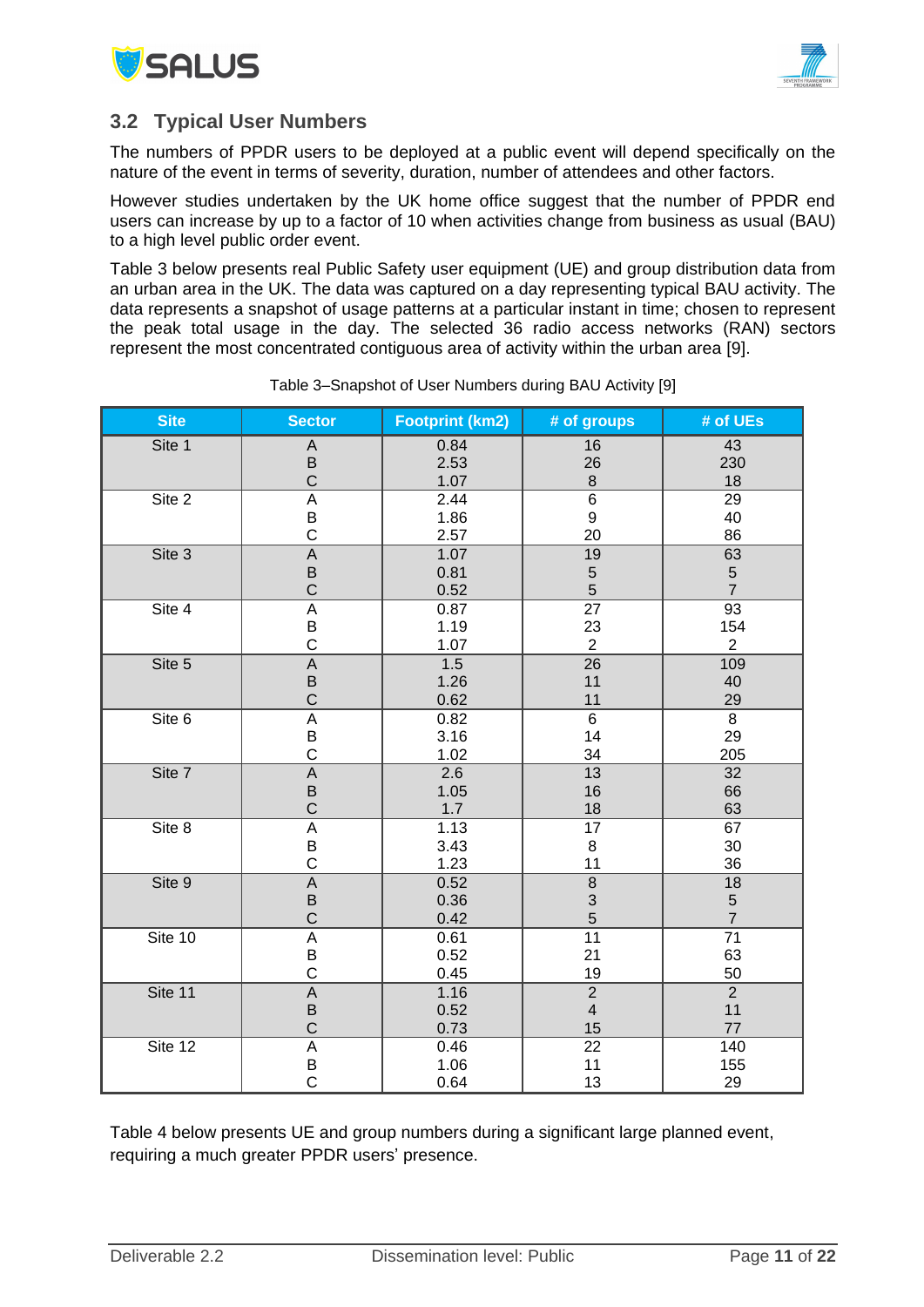



The event occurs in a smaller concentrated area of fewer sectors. With the existing TETRA mission-critical voice network it is necessary to introduce additional cell sectors to the event area to handle the high user numbers [\[3\]\[17\].](#page-15-11)

| <b>Site</b>            | <b>Sector</b> | Footprint (km2) | # of groups | # of UEs |
|------------------------|---------------|-----------------|-------------|----------|
| Site 7                 |               |                 | 32          | 155      |
| Site 8                 |               | 1.13            | 69          | 452      |
|                        |               | 3.43            | 30          | 133      |
|                        |               | 1.23            | 42          | 147      |
| Site 10                |               | 0.45            | 20          | 54       |
| Temporary              |               | 1.6             | 83          | 2025     |
| <b>Additional Site</b> | ь             |                 | 58          | 1153     |

#### Table 4–PPDR user numbers during a large planned event [\[9\]](#page-15-10)

An example of this occurred when during the rioting in the UK in 2011, sixteen thousand additional police officers were drafted in from surrounding forces into London to assist the Metropolitan police contain the situation [\[1\].](#page-15-12)

### <span id="page-11-0"></span>**3.3 PPDR Intermediate Requirements**

Taking the 3 use cases from D2.1, the intermediate requirements of the PPDR users are summarised in the list below:

- **Voice -** Users can make a variety of voice calls including group, announcement, emergency, individual and telephony interconnect calls. The infrastructure should ensure that emergency calls have priority over other calls, releasing capacity for an emergency call to be connected if required.
- **Video –** Users can send and receive video imaging to groups or individuals, either from a dispatcher to the group or vice versa.
- **Data Applications –** Users can have mobile access to various data applications such as messaging services and email, organisation-specific databases and other data-rich applications such as location services, augmented reality and DNA/Fingerprint scanning.
- **Air to Ground –** Communications are possible between users in aircraft and users on the ground.
- **Interoperability** Communications are possible between users connected via different technologies or networks.
- **Ad Hoc Mobile Networks –** Additional network coverage or capacity can be deployed quickly and easily where such a requirement exists, for example in remote location[s\[3\]\[17\].](#page-15-11)
- **Crowd Control –** The communication system can be utilised to manage large crowds of people using a combination of loud speakers, video, social networking applications etc.

[Table 5](#page-12-0) shows the intermediate high level requirements that have been identified and how they relate to the 3 use cases: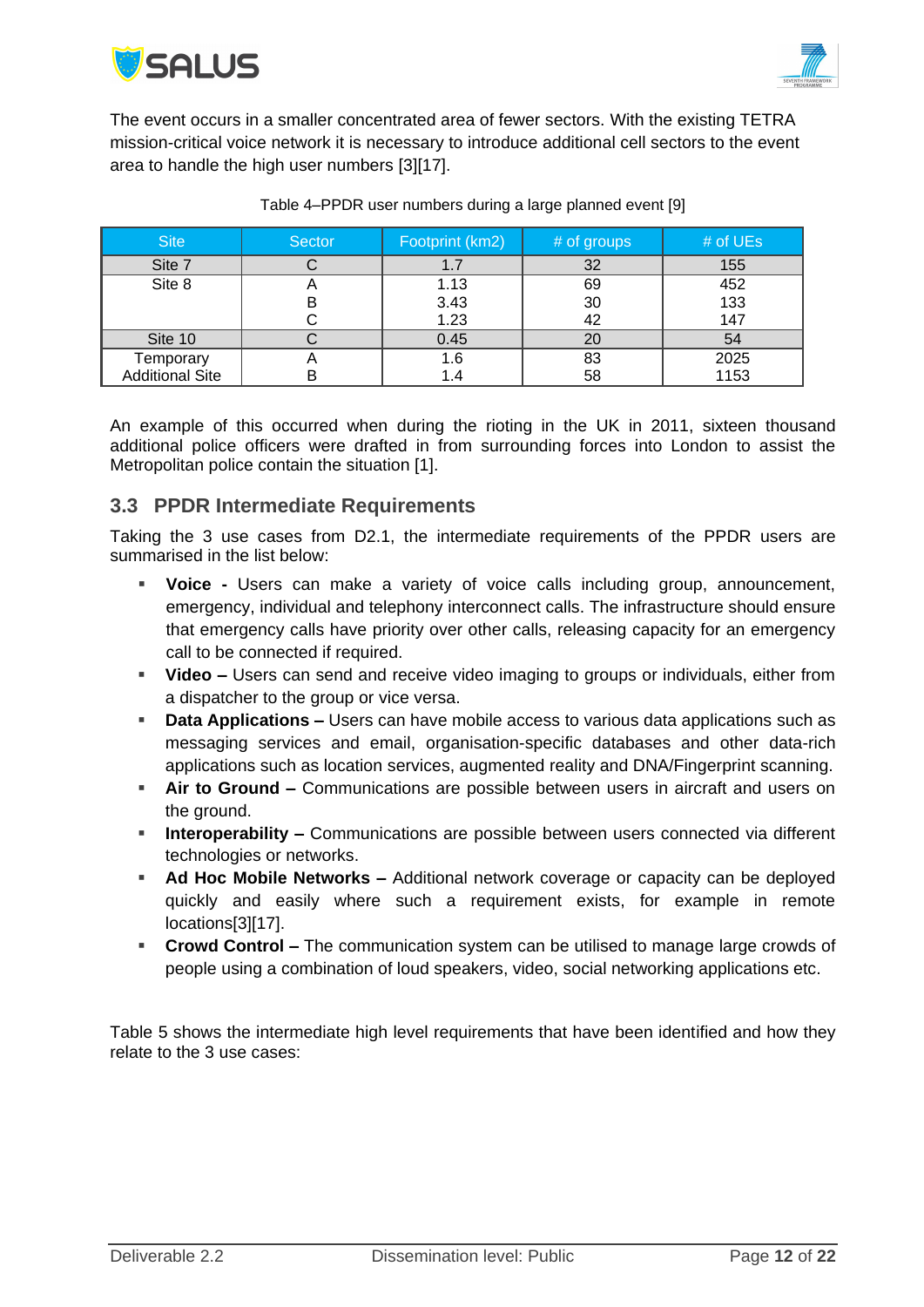



<span id="page-12-0"></span>

| Category           | Item                                                                             |              | <b>Use Case 1</b> |              | Use Case 2   |              |   |              | Use Case 3 |              |              |              |              |
|--------------------|----------------------------------------------------------------------------------|--------------|-------------------|--------------|--------------|--------------|---|--------------|------------|--------------|--------------|--------------|--------------|
|                    |                                                                                  | P            | F                 | Α            | $\circ$      | P            | F | Α            | $\circ$    | $\mathsf{P}$ | F            | Α            | O            |
|                    | *Group call                                                                      | ✓            | ✓                 | ✓            | $\checkmark$ | ✓            | ✓ | ✓            | ✓          | ✓            | ✓            | ✓            | $\checkmark$ |
|                    | Late entry                                                                       | ✓            | ✓                 | ✓            |              | ✓            | ✓ | $\checkmark$ |            |              | ✓            | ✓            |              |
|                    | Dynamic reassignment                                                             | ✓            | ✓                 | ✓            |              | $\checkmark$ | ✓ | $\checkmark$ |            |              | ✓            | ✓            |              |
| <b>Group Voice</b> | Prioritisation within group                                                      | ✓            | ✓                 | ✓            |              | ✓            | ✓ | ✓            |            |              | ✓            | ✓            |              |
|                    | Only 1 person to speak                                                           | ✓            | ✓                 | ✓            |              | ✓            | ✓ |              |            |              | ✓            |              |              |
|                    | Fast call set-up                                                                 | ✓            | ✓                 | ✓            |              | ✓            | ✓ | ✓            |            | ✓            | ✓            | ✓            |              |
|                    | Point to point                                                                   | ✓            | ✓                 | ✓            |              | ✓            | ✓ | ✓            |            | ✓            | ✓            | ✓            |              |
| 1-2-1 Voice        | Telephony                                                                        | ✓            | ✓                 | ✓            |              | ✓            | ✓ | ✓            |            | ✓            | ✓            | ✓            |              |
|                    | *Group video streaming                                                           | ✓            | ✓                 |              |              | ✓            | ✓ |              |            | ✓            | ✓            | ✓            | $\checkmark$ |
|                    | Late entry                                                                       | ✓            | ✓                 |              |              | ✓            |   |              |            | ✓            | ✓            | ✓            |              |
|                    | Dynamic reassignment                                                             | ✓            | ✓                 |              |              | ✓            |   |              |            | ✓            | ✓            | ✓            |              |
| Group video        | Prioritisation within group                                                      | ✓            | ✓                 |              |              | ✓            |   |              |            | ✓            | ✓            | ✓            |              |
|                    | *Video from ad-hoc fixed<br>locations to CC                                      |              |                   |              |              | ✓            | ✓ |              |            |              | ✓            |              |              |
|                    | *Video on location for local use<br>(unit-commander)                             |              |                   |              |              |              |   |              |            |              | ✓            |              |              |
| 1-2-1 Video        | Video streaming                                                                  | ✓            | ✓                 | ✓            |              | ✓            | ✓ | ✓            |            | ✓            | $\checkmark$ | ✓            |              |
|                    | Pre-emptive priority                                                             | ✓            | ✓                 | ✓            |              | ✓            | ✓ | ✓            |            |              | ✓            | ✓            |              |
| Emergency voice    | Open microphone                                                                  | ✓            | ✓                 | ✓            |              | ✓            | ✓ |              |            |              | ✓            | ✓            |              |
|                    | Instant messaging                                                                | ✓            | ✓                 | ✓            |              |              |   |              |            | ✓            | $\checkmark$ | ✓            |              |
|                    | Email                                                                            | ✓            | ✓                 | ✓            |              | ✓            | ✓ | ✓            |            | ✓            | ✓            | ✓            |              |
|                    | Automatic number plate/license<br>plate recognition                              | ✓            |                   |              |              | ✓            |   |              |            |              |              |              |              |
|                    | Picture messaging                                                                | ✓            | ✓                 | $\checkmark$ |              | ✓            | ✓ | ✓            |            | ✓            | ✓            | ✓            |              |
|                    | Remote controlled CCTV                                                           | $\checkmark$ | $\checkmark$      |              |              | $\checkmark$ | ✓ | ✓            |            | $\checkmark$ | $\checkmark$ |              |              |
|                    | *Sending location data<br>(vehicle/person) to CC                                 | ✓            | ✓                 | ✓            |              |              |   |              |            | ✓            | ✓            |              |              |
| Data Applications  | *Broadcasting location from CC<br>to units                                       | $\checkmark$ | ✓                 | ✓            |              |              |   |              |            | ✓            | ✓            |              |              |
|                    | Augmented reality                                                                | $\checkmark$ | $\checkmark$      |              |              |              |   |              |            |              |              |              |              |
|                    | Augmented reality - text to voice                                                | $\checkmark$ | $\checkmark$      |              |              |              |   |              |            |              |              |              |              |
|                    | *Fingerprint scanning                                                            | $\checkmark$ |                   |              |              | $\checkmark$ |   |              |            |              |              | ✓            |              |
|                    | DNA testing                                                                      | $\checkmark$ |                   |              |              | ✓            |   | ✓            |            |              |              | $\checkmark$ |              |
|                    | *Patient monitoring (e.g. ECC)                                                   |              |                   |              |              |              |   | $\checkmark$ |            |              |              | ✓            |              |
|                    | *Monitor personnels' vital signs<br>(drop detection, stress, toxicity<br>levels) |              |                   |              |              | ✓            | ✓ |              |            | ✓            | ✓            | ✓            |              |

### Table 5–User Requirements Matrix (intermediate)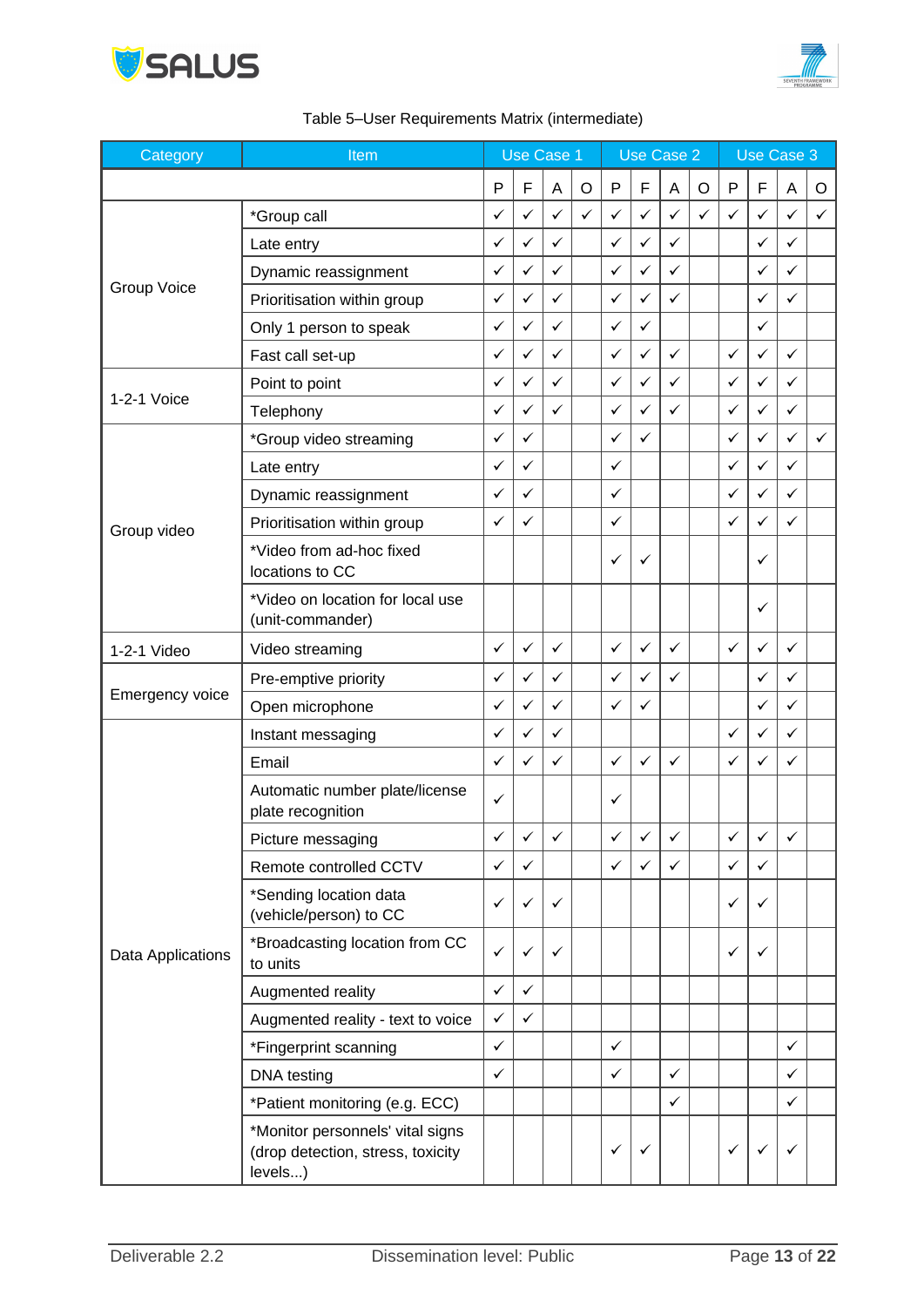



| Category                | Item                                                      |   | Use Case 1 |              | Use Case 2 |              |              |                           | <b>Use Case 3</b> |              |              |              |   |
|-------------------------|-----------------------------------------------------------|---|------------|--------------|------------|--------------|--------------|---------------------------|-------------------|--------------|--------------|--------------|---|
|                         |                                                           | P | F          | A            | $\circ$    | P            | F            | $\boldsymbol{\mathsf{A}}$ | $\circ$           | P            | F            | A            | O |
|                         | Location services                                         | ✓ | ✓          | $\checkmark$ | ✓          | ✓            | ✓            | $\checkmark$              | $\checkmark$      | ✓            | $\checkmark$ | ✓            | ✓ |
| Air to ground           | Integration with aircraft<br>communications               | ✓ | ✓          | ✓            |            | ✓            |              | ✓                         |                   | ✓            | ✓            |              |   |
| Mobile ad hoc           | Local broadband data<br>communication facilities          |   |            |              |            | ✓            | ✓            | ✓                         | ✓                 | $\checkmark$ | ✓            | ✓            | ✓ |
| networks                | Capacity extensions                                       |   |            |              |            | $\checkmark$ | ✓            | $\checkmark$              | ✓                 | $\checkmark$ | $\checkmark$ | $\checkmark$ | ✓ |
|                         | *(Operational database search)                            | ✓ | ✓          | ✓            |            | ✓            | ✓            | ✓                         |                   | ✓            | ✓            | ✓            |   |
|                         | *Query cargo information (from<br>crashed vehicles)       |   | ✓          | ✓            |            | ✓            | ✓            |                           |                   | ✓            | ✓            |              |   |
| Database<br>searching   | *Remote medical database<br>services                      |   |            | ✓            |            |              |              | ✓                         |                   |              |              | ✓            |   |
|                         | *Car crash recovery system<br>(cutting open crashed cars) | ✓ | ✓          |              |            | ✓            | ✓            |                           |                   |              | ✓            |              |   |
|                         | *Site related                                             | ✓ | ✓          | $\checkmark$ | ✓          | ✓            | ✓            | $\checkmark$              | ✓                 | ✓            | ✓            | $\checkmark$ | ✓ |
|                         | Talk Group related                                        | ✓ |            |              |            | ✓            |              |                           |                   | ✓            |              |              |   |
| <b>Broadcast Voice</b>  | Geography related                                         | ✓ | ✓          | $\checkmark$ | ✓          | $\checkmark$ | $\checkmark$ | $\checkmark$              | ✓                 | $\checkmark$ | ✓            | ✓            | ✓ |
|                         | Function related                                          | ✓ | ✓          | ✓            | ✓          | $\checkmark$ | ✓            | ✓                         | ✓                 | ✓            | ✓            | ✓            | ✓ |
|                         | Site related                                              | ✓ | ✓          |              |            | ✓            | ✓            |                           |                   | ✓            | ✓            |              |   |
|                         | Talk Group related                                        | ✓ | ✓          |              |            | ✓            | ✓            |                           |                   | ✓            | ✓            |              |   |
| <b>Broadcast Image</b>  | Geography related                                         | ✓ | ✓          |              |            | ✓            | ✓            |                           |                   | ✓            | ✓            |              |   |
|                         | Function related                                          | ✓ | ✓          |              |            | ✓            | ✓            |                           |                   | ✓            | ✓            |              |   |
| Interoperability        | Interoperability                                          | ✓ | ✓          | ✓            | ✓          | $\checkmark$ | ✓            | $\checkmark$              | ✓                 | $\checkmark$ | ✓            | ✓            | ✓ |
| Local range<br>extender | Incident comms                                            | ✓ | ✓          | ✓            |            |              |              |                           |                   | ✓            |              |              |   |
|                         | Loudspeakers                                              |   |            |              |            | ✓            |              |                           | ✓                 |              |              |              |   |
|                         | Geo-cast (via LTE) of alarms                              |   |            |              |            | $\checkmark$ |              |                           | $\checkmark$      |              |              |              |   |
| <b>Crowd Control</b>    | Evacuation procedures, etc via<br>mobile phones,          |   |            |              |            | ✓            |              |                           | ✓                 |              |              |              |   |
|                         | Use of the screens at the<br>stadium and outside          |   |            |              |            | ✓            |              |                           | ✓                 |              |              |              |   |

 $P =$  Police,  $F =$  Fire,  $A =$  Ambulance,  $O =$  Other

\* Fields referenced in the Law Enforcement Working Party (LEWP) requirements Matrix [\[4\]](#page-15-13)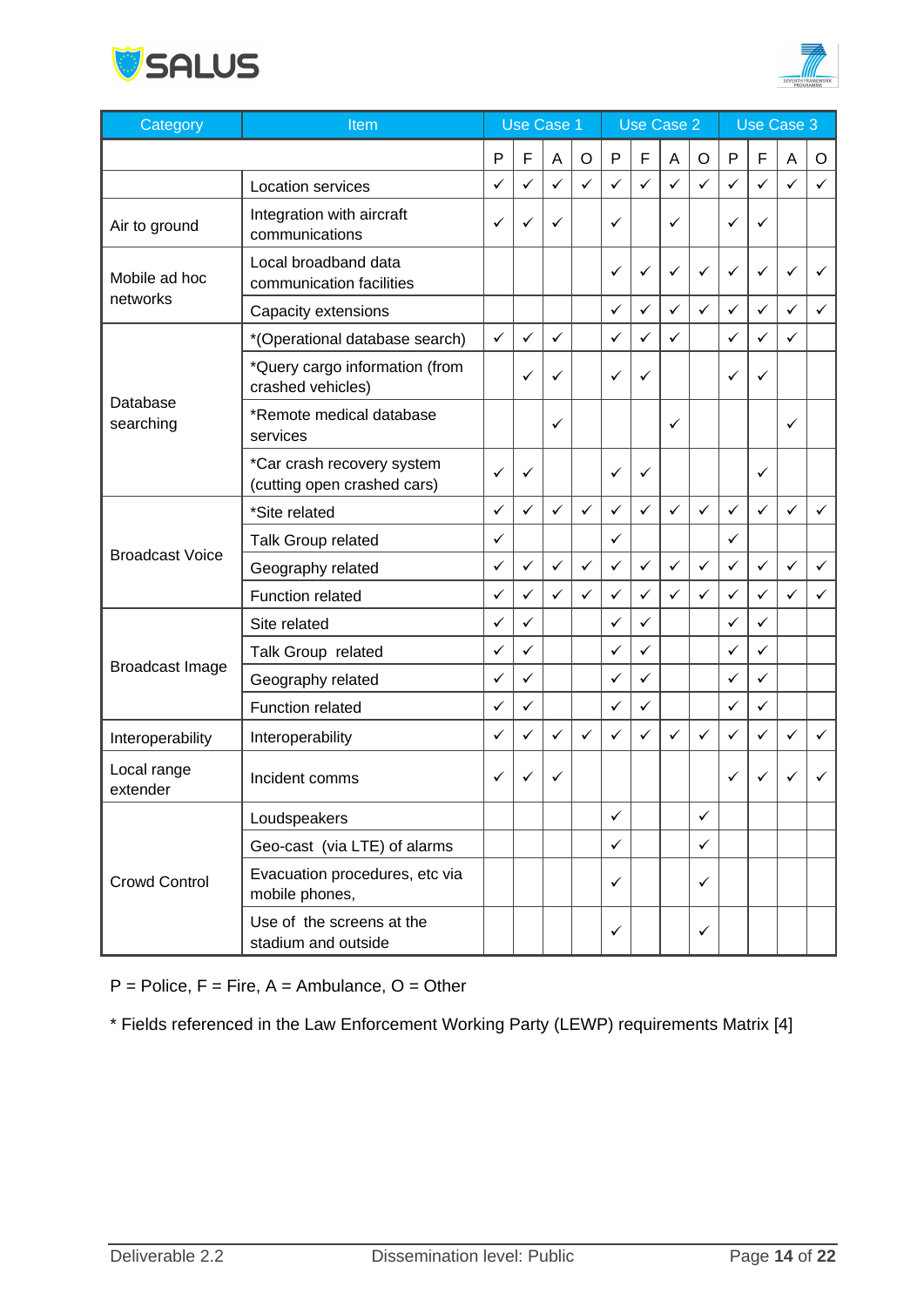



## <span id="page-14-0"></span>**4 Next Steps**

Building on the intermediate user requirements the next step is to further develop them to a greater level of detail, incorporating the technological capabilities that are associated with each scenario. The feed will be taken from the further developed use cases and as well as further engagement with PPDR end users.

Therefore the next steps are: (i) further refinement of requirements; (ii) further consultations with end users for validation. Additionally the monitoring activities undertaken by CEPT/LWEP will be factored into the requirements capture exercise.

It is envisaged that at least 1 workshop, involving PPDR end-users, will be required to address these next steps. The workshop is foreseen to take place early in 2014. In preparation for this workshop, the proposed methodology for the SALUS requirements capture will be updated.

This deliverable does not address the PPDR user requirements regarding the spectrum needs for next generation systems or considerations of future frequency harmonisation of the PPDR sector, as these will be the focus of SALUS deliverables D4.5 (Spectrum requirements) and D4.8 (Frequencies allocations proposals).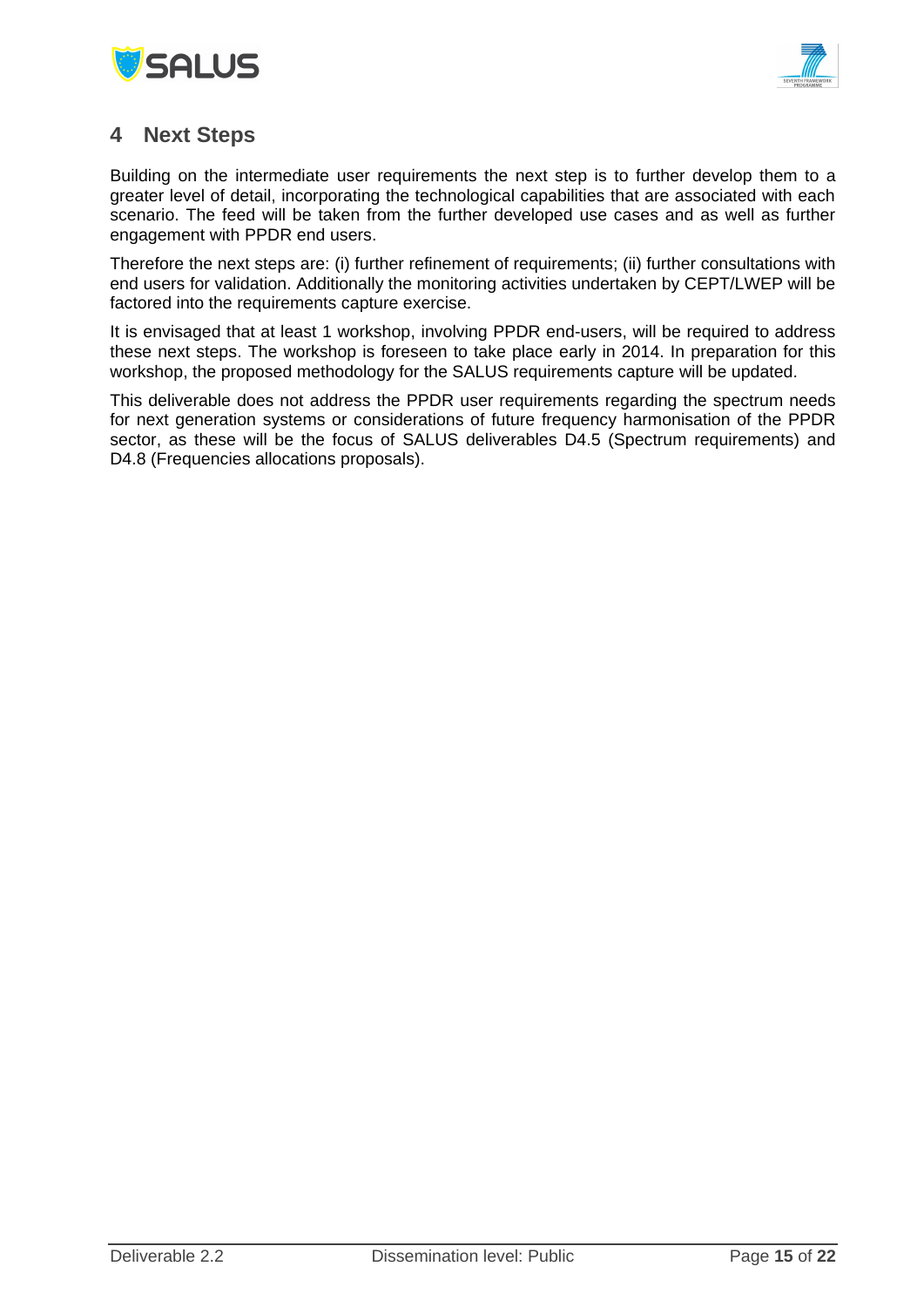



## <span id="page-15-6"></span>**BIBLIOGRAPHY**

- <span id="page-15-12"></span>[1] BBC. (2011, October 24). *London riots: Metropolitan Police response report*. Retrieved December 21, 2013, from BBC News: http://www.bbc.co.uk/news/uk-england-london-15433404
- <span id="page-15-8"></span>[2] CEPT/ECC. (2013). *User requirements and spectrum needs for future European broadband PPDR systems (Wide Area Networks).*
- <span id="page-15-11"></span>[3] Dragland, Å. (2013, May 9). *Improving Communications During Disasters*. Retrieved October 2013, from Science Nordic: http://sciencenordic.com/improving-communicationduring-disasters
- <span id="page-15-13"></span>[4] European Council's Law Enforcement Working Party. (2013). LEWP Matrix.
- <span id="page-15-9"></span>[5] National Policing Improvement Agency. (2009). *Guidance on Command and Control.* London: Association of Chief Police Officers.
- <span id="page-15-4"></span>[6] *Recent Natural Disasters*. (2013). Retrieved from http://www.disaster-report.com/
- <span id="page-15-0"></span>[7] SALUS. (December 2013). *Deliverable 2.1, SALUS PPDR use cases – Intermediate.*
- <span id="page-15-7"></span>[8] SALUS. (May 2013). SALUS Description of Work (DoW).
- <span id="page-15-10"></span>[9] UK Home Office. (2013). *Public Safety Group Call Use Metrics.*
- [10] Wikipedia. (2010). *2010 Slovenia Floods*. Retrieved October 2013, from Wikipedia: http://en.wikipedia.org/wiki/2010\_Slovenia\_floods
- <span id="page-15-5"></span>[11] Wikipedia. (2004). *Boscastle Flood of 2004*. Retrieved October 2013, from Wikipedia: http://en.wikipedia.org/wiki/Boscastle\_flood\_of\_2004
- <span id="page-15-1"></span>[12] Wikipedia. (2011). *England Riots 2011*. Retrieved October 2013, from Wikipedia: http://en.wikipedia.org/wiki/2011 England riots
- <span id="page-15-2"></span>[13] Wikipedia. (2012). *London 2012 Olympic and Paralympic Games*. Retrieved October 2013, from Wikipedia: http://en.wikipedia.org/wiki/London\_2012\_Olympics
- [14] Wikipedia. (2009). *Riots beach of Hoek van Holland* . Retrieved October 2013, from Wikipedia: http://nl.wikipedia.org/wiki/Strandrellen\_in\_Hoek\_van\_Holland
- [15] Wikipedia. (2011). *Security for the 2012 Summer Olympics*. Retrieved November 2013, from Wikipedia: http://en.wikipedia.org/wiki/Security\_for\_the\_2012\_Summer\_Olympics
- <span id="page-15-3"></span>[16] Wikipedia. (2013). *Ski-World Championship 2013, Schladming, AUSTRIA*. Retrieved October 2013, 2013, from Wikipedia: http://en.wikipedia.org/wiki/FIS\_Alpine\_World\_Ski\_Championships\_2013
- [17] Working Group for Wireless Personal Area Networks (WPANs). (2010). Channel Model for Body Area Network (BAN). *IEEE P802.15* .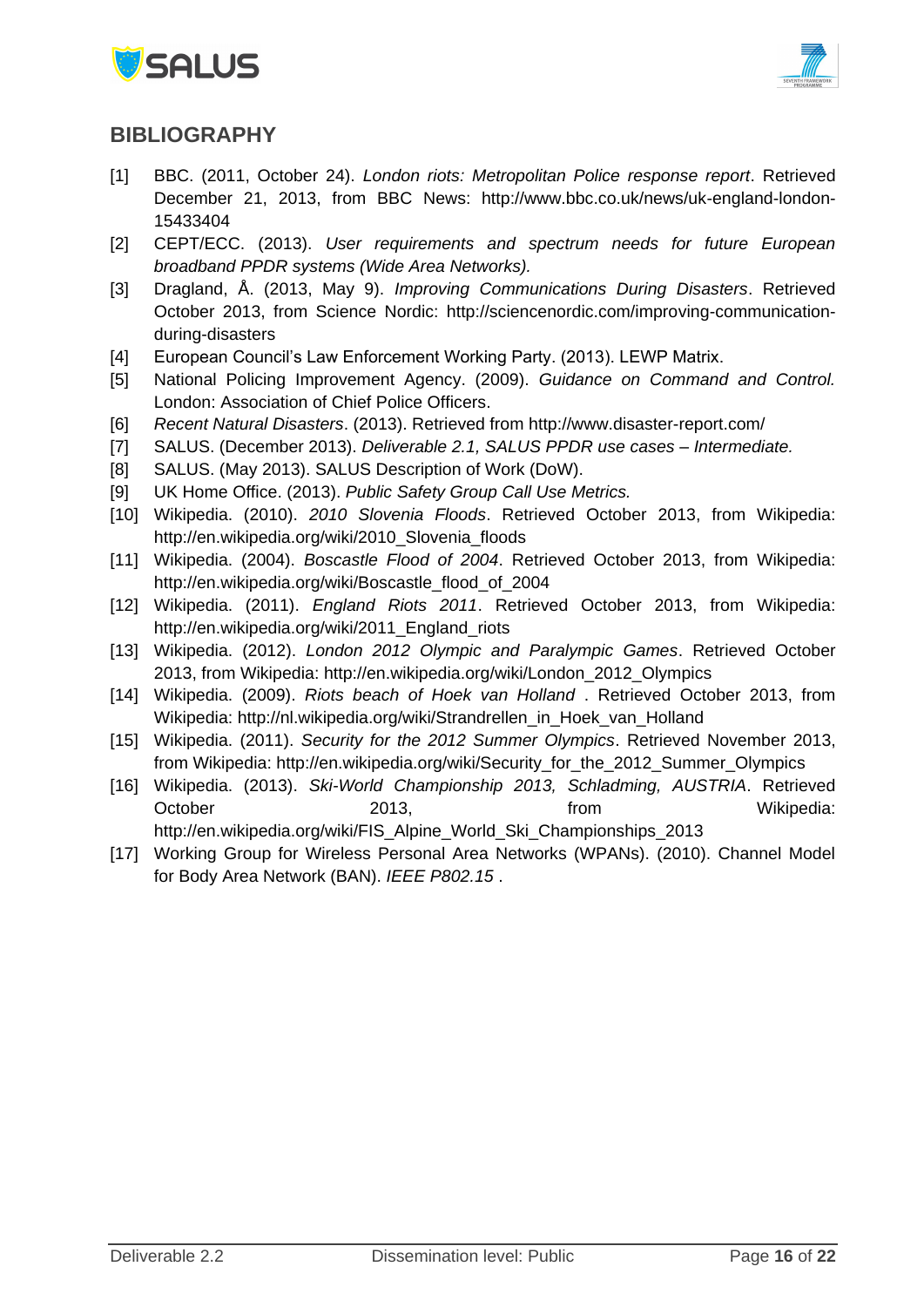



## <span id="page-16-0"></span>**ACRONYMS**

| 3G              | <b>Third Generation</b>                                                  |  |  |
|-----------------|--------------------------------------------------------------------------|--|--|
| 3GPP            | Third Generation Partnership Project                                     |  |  |
| <b>AIE</b>      | Air Interface Encryption                                                 |  |  |
| <b>AODV</b>     | Ad hoc On demand Distance Vector Protocol                                |  |  |
| ΑP              | <b>Access Point</b>                                                      |  |  |
| <b>ASFPG</b>    | Association Security and Fraud Prevention Group                          |  |  |
| <b>ATHO</b>     | <b>ATHENS Olympic Games</b>                                              |  |  |
| <b>ATIS</b>     | Alliance for Telecommunications Industry Solutions                       |  |  |
| <b>AUTOCON</b>  | Ad-Hoc Network Autoconfiguration                                         |  |  |
| AW              | <b>Airwave Solutions</b>                                                 |  |  |
| <b>BAN</b>      | <b>Body Area Networks</b>                                                |  |  |
| <b>BAU</b>      | <b>Business As usual</b>                                                 |  |  |
| <b>BS</b>       | <b>Base Station</b>                                                      |  |  |
| CA              | <b>Certification Authority</b>                                           |  |  |
| CAS             | Cassidian (company)                                                      |  |  |
| <b>CCSR</b>     | Centre for Communication Systems Research                                |  |  |
| <b>CEPT</b>     | The European Conference of Postal and Telecommunications Administrations |  |  |
| <b>CISM</b>     | Computing, Information Systems and Mathematics                           |  |  |
| COSI            | <b>Standing Committee on Internal Security</b>                           |  |  |
| <b>DMO</b>      | <b>Direct Mode Operation</b>                                             |  |  |
| <b>DoW</b>      | Description of Work                                                      |  |  |
| e <sub>2e</sub> | End-to-End                                                               |  |  |
| EAP             | <b>Extensible Authentication Protocol</b>                                |  |  |
| EC              | European Commission                                                      |  |  |
| ECC             | <b>Electronic Communications Committee</b>                               |  |  |
| EC/EU           | European Commission / European Union                                     |  |  |
| <b>ECRIT</b>    | <b>Emergency Context Resolution with Internet Technologies</b>           |  |  |
| <b>ECS</b>      | <b>Emergency College Services (Finland)</b>                              |  |  |
| <b>EOS</b>      | European Organization for Security                                       |  |  |
| <b>ERIC</b>     | <b>Emergency Response Interoperability Center</b>                        |  |  |
| <b>ESA</b>      | European Space Agency                                                    |  |  |
| <b>ESRIF</b>    | European Security Research and Innovation Forum                          |  |  |
| <b>ETSI</b>     | European Telecommunications Standards Institute                          |  |  |
| FP5/6/7         | Framework Programme 5th/6th/7th                                          |  |  |
| <b>FRONTEX</b>  | European External Borders Agency                                         |  |  |
| <b>GPRS</b>     | <b>General Packet Radio Service</b>                                      |  |  |
| <b>GSM</b>      | Global System for Mobile communications                                  |  |  |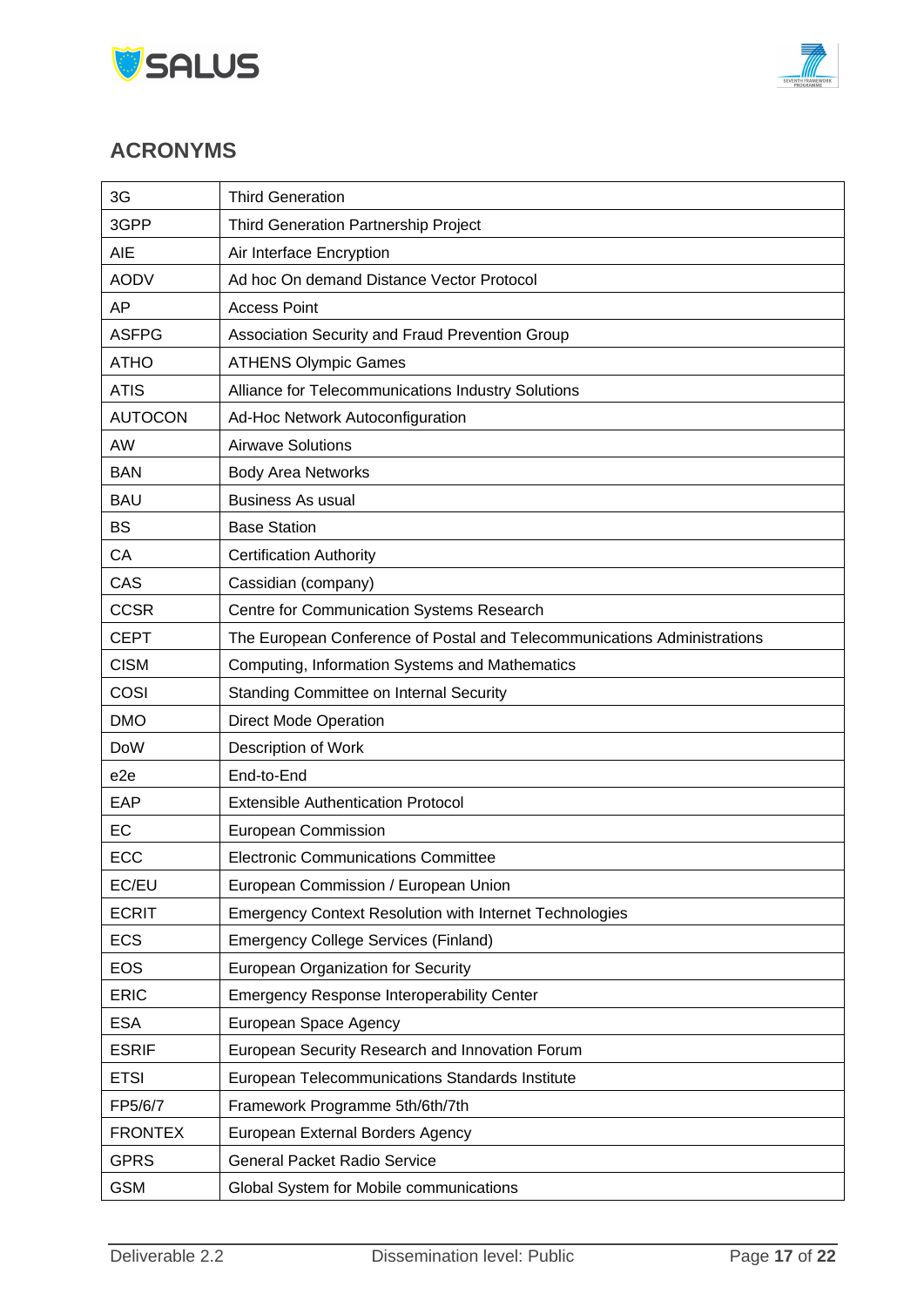



| <b>IAP</b>       | <b>Integrated Applications Promotion</b>                                                                 |
|------------------|----------------------------------------------------------------------------------------------------------|
| <b>ICT</b>       | Information and Communication Technologies                                                               |
| <b>IDABC</b>     | Interoperable Delivery of European eGovernment Services to public Admin.,<br><b>Businesses, Citizens</b> |
| <b>IDS</b>       | Intrusion Detection System                                                                               |
| <b>IEEE</b>      | Institute of Electrical and Electronics Engineers                                                        |
| <b>IETF</b>      | Internet Engineering Task Force                                                                          |
| IP               | <b>Internet Protocol</b>                                                                                 |
| <b>ISDN</b>      | <b>Integrated Services Digital Network</b>                                                               |
| <b>ISI</b>       | Inter System Interface                                                                                   |
| <b>ISO</b>       | International Organisation for Standardisation                                                           |
| <b>iSOF</b>      | interoperable Secure Operation Framework                                                                 |
| <b>IST</b>       | <b>Information Society Technologies</b>                                                                  |
| IT               | Instituto de Telecomunicações                                                                            |
| <b>ITU</b>       | International Telecommunication Union                                                                    |
| KU               | Kingston University                                                                                      |
| <b>LEWP</b>      | Law Enforcement Working Party                                                                            |
| <b>LTE</b>       | Long Term Evolution                                                                                      |
| <b>MAC</b>       | Medium Access Layer                                                                                      |
| <b>MANET</b>     | Mobile Ad-hoc Network                                                                                    |
| <b>MCR</b>       | Multi Channel Routing                                                                                    |
| <b>MIMO</b>      | Multiple Input Multiple Output                                                                           |
| <b>MSK</b>       | <b>Master Session Key</b>                                                                                |
| <b>NATO</b>      | North Atlantic Treaty Organisation                                                                       |
| <b>OLSR</b>      | <b>Optimized Link State Routing</b>                                                                      |
| <b>OTAK</b>      | Over The Air Keying                                                                                      |
| P <sub>2</sub> P | Peer-to-Peer                                                                                             |
| PAS              | <b>Tetrapol Publicly Available Specification</b>                                                         |
| PC               | Project Coordinator                                                                                      |
| <b>PCC</b>       | <b>Project Coordination Committee</b>                                                                    |
| <b>PHY</b>       | Physical layer                                                                                           |
| <b>PKI</b>       | Public Key Infrastructure                                                                                |
| PM               | Project Manager                                                                                          |
| <b>PMs</b>       | Person Months                                                                                            |
| <b>PMC</b>       | <b>Project Management Committee</b>                                                                      |
| <b>PMR</b>       | Professional Mobile Radio                                                                                |
| <b>PSTN</b>      | <b>Public Switched Telephone Network</b>                                                                 |
| QMR              | Quarterly Management Report                                                                              |
| QoS              | Quality of Service                                                                                       |
| R&D              | Research and Development                                                                                 |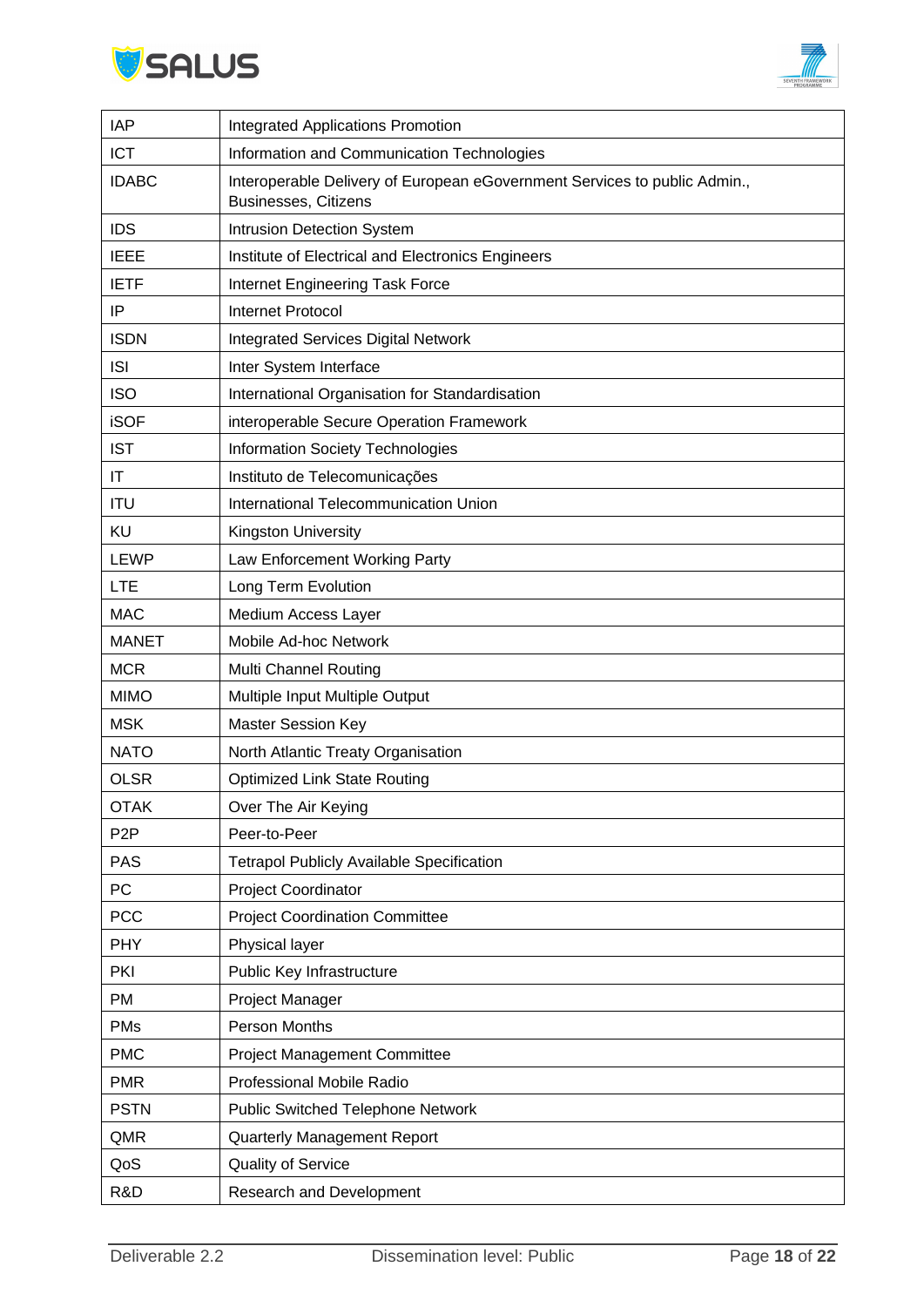



| <b>RAN</b>   | Radio Access Network                            |
|--------------|-------------------------------------------------|
| <b>RFC</b>   | <b>Request For Comment</b>                      |
| <b>ROH</b>   | Rohill Technologies B.V.                        |
| <b>SAE</b>   | 1: Simultaneous Authentication of Equals        |
| <b>SAE</b>   | 2: System Architecture Evolution (3GPP)         |
| <b>SDS</b>   | <b>Short Data Services</b>                      |
| <b>SIP</b>   | <b>Session Initiation Protocol</b>              |
| <b>SME</b>   | Small Medium Enterprise                         |
| SON          | <b>Self-Organizing Networks</b>                 |
| <b>STREP</b> | Specific Targeted Research Project              |
| SwMI         | Switching and Management Infrastructure         |
| <b>TC</b>    | <b>Technical Committee</b>                      |
| <b>TEA</b>   | <b>TETRA Encryption Algorithms</b>              |
| <b>TETRA</b> | <b>TErrestrial Trunked RAdio</b>                |
| <b>TFEU</b>  | Treaty on the Functioning of the European Union |
| <b>TL</b>    | <b>Task Leaders</b>                             |
| TM           | <b>Terminal Manager</b>                         |
| <b>TMO</b>   | <b>Trunked Mode Operation</b>                   |
| <b>UCIF</b>  | Unified Communications Interoperability Forum   |
| <b>UMTS</b>  | Universal Mobile Telecommunications System      |
| UE           | <b>User Equipment</b>                           |
| <b>UPAT</b>  | University of Patras                            |
| VolP         | Voice over IP                                   |
| <b>WBAN</b>  | Wireless Body Area Networks                     |
| WG           | <b>Working Group</b>                            |
| Wi-Fi        | IEEE 802.11                                     |
| <b>WiMAX</b> | Worldwide Interoperability for Microwave Access |
| <b>WLAN</b>  | <b>Wireless LAN</b>                             |
| <b>WMN</b>   | Wireless Multimedia and Networking              |
| <b>WP</b>    | Work Package                                    |
| <b>WWRF</b>  | Wireless World Research Forum                   |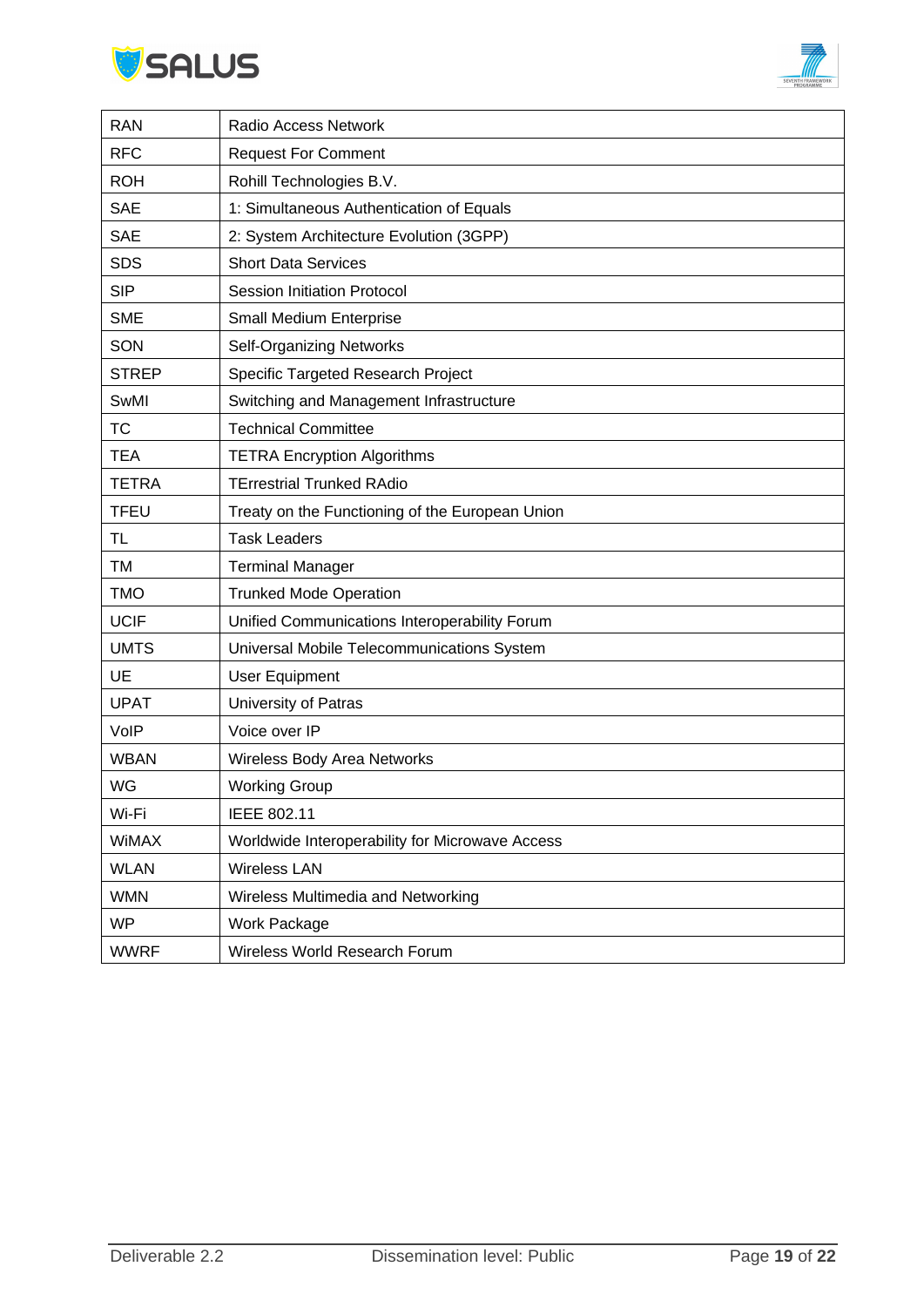



# <span id="page-19-0"></span>**APPENDIX 1: END USER FEEDBACK – QUESTION 3**

**Question:** Within the context of the scenarios, are there any specific mobile communication requirements that you would consider to be particularly challenging to meet.

#### **Scenario 1**

| Feedback                                                                                                                                                                                                                                                                                                                                                                                                                                                                            | <b>By</b>               | Organisation                                                        |
|-------------------------------------------------------------------------------------------------------------------------------------------------------------------------------------------------------------------------------------------------------------------------------------------------------------------------------------------------------------------------------------------------------------------------------------------------------------------------------------|-------------------------|---------------------------------------------------------------------|
| There will be several governmental and first responders<br>organisations in action. Each of them will use some central<br>control room structure (maybe a joint one), some of them an<br>additional mobile command post. Wireless communications<br>between those command structures is key for success, cross-<br>agency communication an important aspect in dealing with the<br>incident(s).                                                                                     | Manfred<br><b>Blaha</b> | Ministry of the Interior,<br>Austria                                |
| Mutual aid - talkgroups, call signs, different terminals if issued<br>by the requesting Force.<br>You have a large PSU - Police Support Unit - requirement.<br>Lots of officers, some might rely on direction from supervisors<br>and so may not be issued with radios, radios/mics in public<br>order equipment. Lots of officers in an area testing capacity                                                                                                                      | Darren                  | <b>Airwave Solutions</b><br>(previously Humberside<br>Police)       |
| Noise and chaos, dealing with a moving feast, getting full sight<br>of incident to Silver/Gold command. Getting PSU relief.                                                                                                                                                                                                                                                                                                                                                         | Chamberlain             |                                                                     |
| The main issues with large scale public order is getting the<br>most up to date information and then communicating that out<br>to the PSU commanders.                                                                                                                                                                                                                                                                                                                               |                         |                                                                     |
| Bandwidth and spectrum. Standardization based on open<br>standards with good end-to-end encryption.                                                                                                                                                                                                                                                                                                                                                                                 | Geir Myhre              | <b>National Police</b><br><b>Computing and Material</b><br>services |
| Typically, each such event triggers a government response.<br>This is done by a central command and control centre and<br>several mobile centres, which requires strong and reliable<br>communication means.                                                                                                                                                                                                                                                                        |                         | Special<br>Telecommunications<br>Service - Romania                  |
| The situation itself will be challenging. Governmental<br>Involvement and a Coordinated Multi Agency approach to<br>planning and execution of the plans. The ability to have War<br>Room Communications Hubs to supply sufficient accurate<br>dynamic information to enable multi agency coordination as<br>well as logistical support to a variety of centres of disorder.<br>The spread of disorder and copycat disorder will be an issue<br>as will the fatigue of all involved. | <b>Tom Blair</b>        | <b>Airwave Solutions</b><br>(Previously Strathclyde<br>Police)      |
| Loss of MNO availability owing to congestion of network during<br>significant disorder                                                                                                                                                                                                                                                                                                                                                                                              | <b>Mark Swift</b>       | Airwave (previously<br>Metropolitan Police)                         |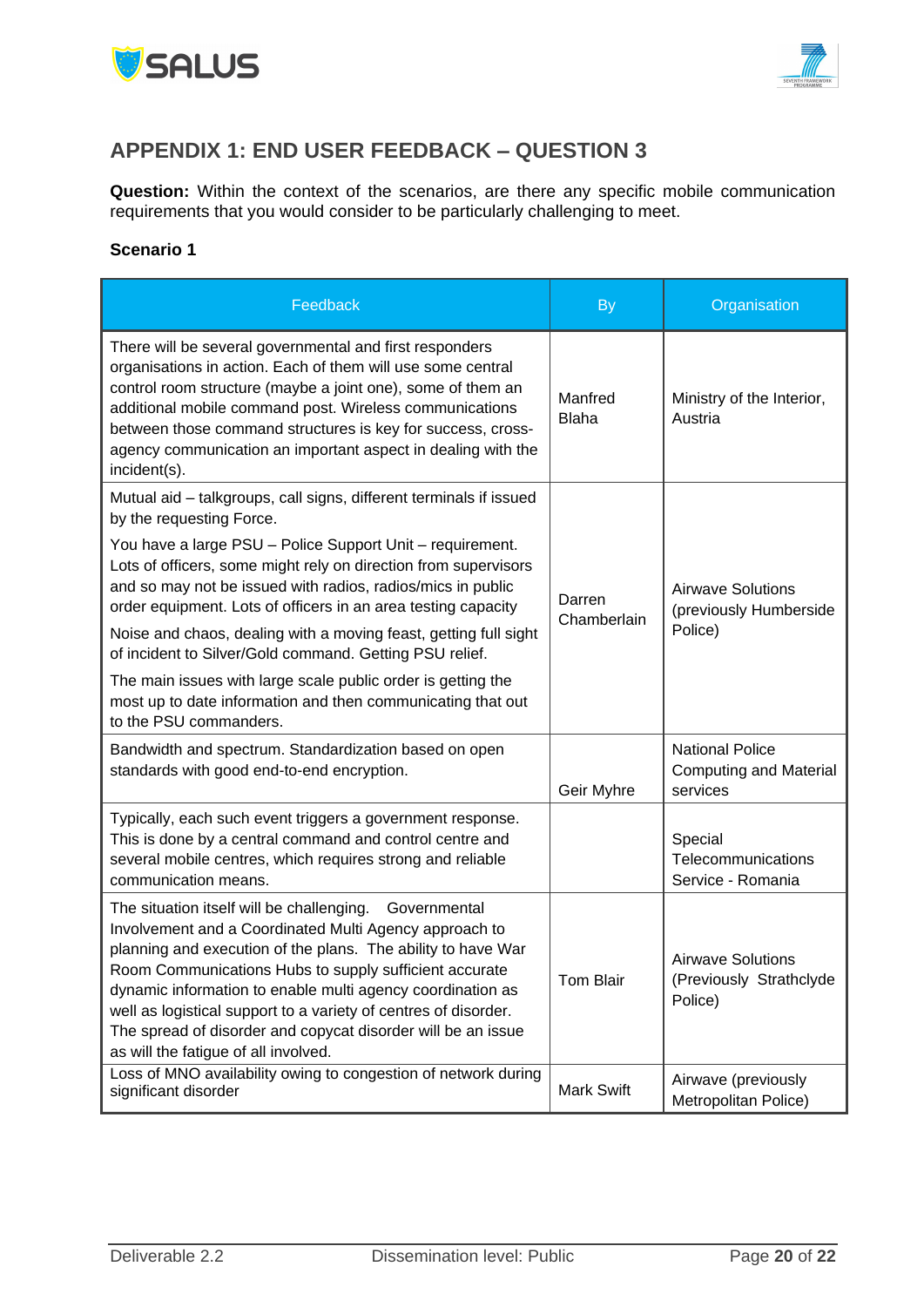



#### **Scenario 2**

| Feedback                                                                                                                                                                                                                                                                                                                                                                                                           | <b>By</b>                        | Organisation                                                        |
|--------------------------------------------------------------------------------------------------------------------------------------------------------------------------------------------------------------------------------------------------------------------------------------------------------------------------------------------------------------------------------------------------------------------|----------------------------------|---------------------------------------------------------------------|
| High volume communication in a dense area.<br>Limited usability of commercial 2G/3G networks due to<br>congestion/overload                                                                                                                                                                                                                                                                                         | Manfred<br><b>Blaha</b>          | Ministry of the Interior,<br>Austria                                |
| Volunteers with radios, untrained, limited functionality and with<br>poor radio discipline so as well as the Emergency Services<br>users you may need to consider management of the volunteer<br>base and getting them to direct people.<br>Lots of people on the streets heading for local transport when                                                                                                         | Darren                           | <b>Airwave Solutions</b><br>(previously Humberside                  |
| not expected - much trickier if panicked.<br>Ability/inability to transmit with the danger of triggering an<br>explosive device not only around the venue but also potential<br>RV/muster points.<br>Radio discipline i.e. users not mentioning bombs!                                                                                                                                                             | Chamberlain                      | Police)                                                             |
| Live video streaming. Distribution of public location based<br>information will be challenging                                                                                                                                                                                                                                                                                                                     | Geir Myhre                       | <b>National Police</b><br><b>Computing and Material</b><br>services |
| Concentration of forces in a relatively small area may require<br>increasing communication resources at the level of networks<br>which may be difficult to attain in a very short time.                                                                                                                                                                                                                            |                                  | Special<br>Telecommunications<br>Service - Romania                  |
| A desirable functionality is to allow a first responder to<br>broadcast his own voice on a louder level (as in loudspeaker),<br>this way it could make is message reach a larger area of<br>citizens (make them understand).<br>Alternatively, the first responder device at the location could be<br>used as a relay to actually transmit the voice (louder) of a<br>commander at the command and control centre. | Comandante<br><b>Rui Esteves</b> | Associação Nacional de<br>Protecção Civil (ANPC)                    |
| Mobile Data would be challenging - people need to gather,<br>collate, type and send - time taken to receive, digest and<br>understand - can take to long. Much better to have dynamic<br>systems operating with real time information to support voice<br>communications and verbal commands. The Comms plan<br>needs to fit the roles, responsibilities and accountabilities of<br>the various players.           | <b>Tom Blair</b>                 | <b>Airwave Solutions</b><br>(Previously Strathclyde<br>Police)      |